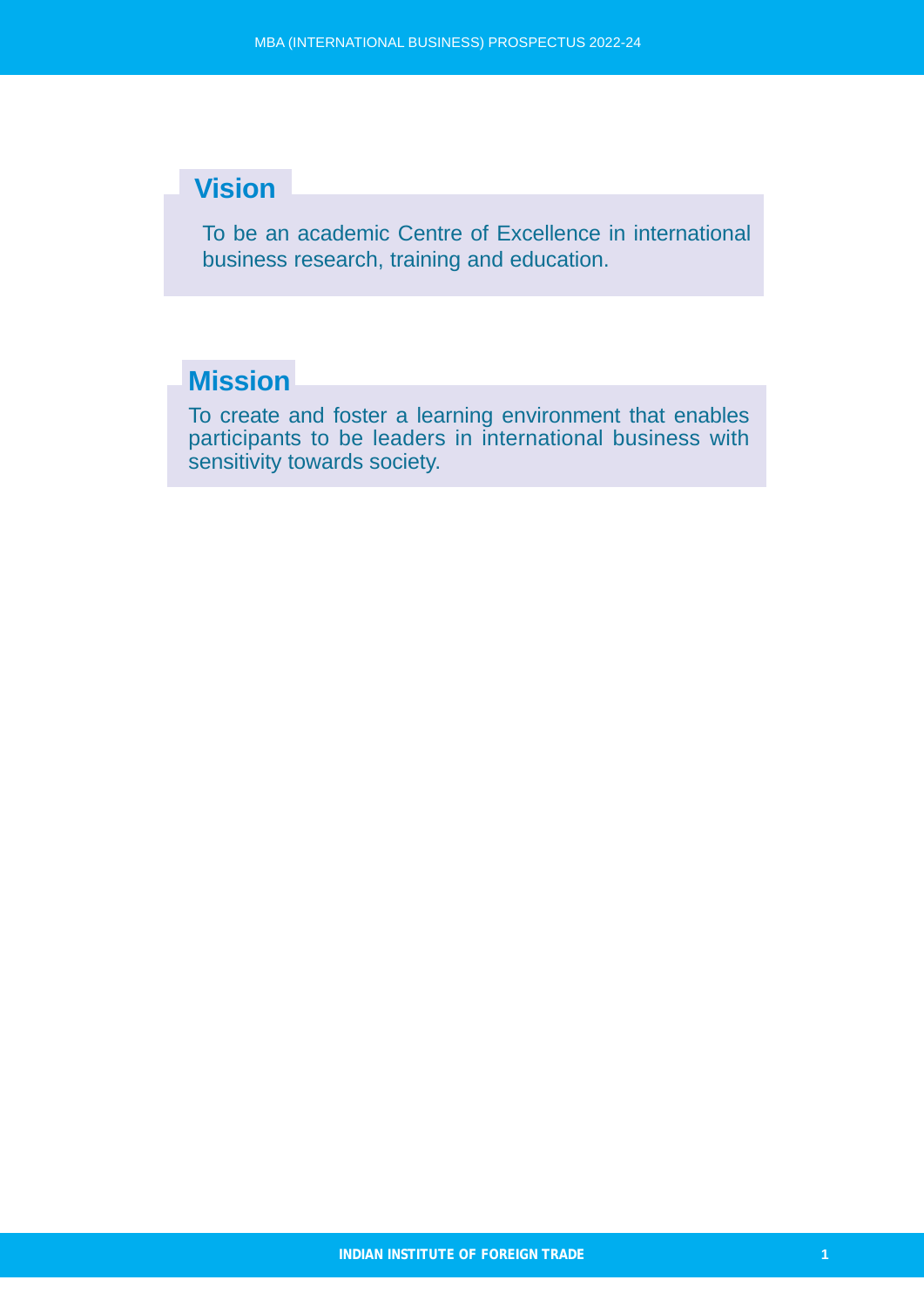# **Message from the Vice-Chancellor**



Indian Institute of foreign Trade began its journey 58 years ago in 1963 and has been successfully fulfilling its mission of creating and fostering a learning environment that enables participants to be leaders in international business with sensitivity towards society. IIFT is a pioneer in the field of research related to foreign trade and a hub for knowledge dissemination. It has emerged as a leading B-school in Asia Pacific and an academic centre of excellence in International Business, Research, Training and Education.

In 2002, IIFT was granted the status of "Deemed to be a University", thus recognizing its contribution to the knowledge dissemination and skill

promotion, specifically in the domain of International Business. The National Assessment and Accreditation Council (NAAC) has recognized IIFT as 'Grade A' Institution in 2005 as well as in 2015. Needless to mention that most surveys conducted year after year have ranked IIFT amongst top Bschools in India. As a university, the institute has also signed MOUs with leading institutions of the world for mutual exchange of students and teachers in the area of International Trade and Business. From the academic year 2021-22, IIFT is also concluding agreements with top universities of Australia, Europe and the USA with elements of exchange of course credits and joint degree programmes. We expect some concrete programmes will be offered from the current academic year.

IIFT offers various programmes ranging from Ph.D., to Diploma, Certificate and Degree programmes in International Business. The MBA in International Business offered by IIFT in Delhi and Kolkata is its flagship programme. Each year the number of candidates apply for the programme. Last year too, 33,452 candidates applied to compete for 511 places through IIFT's exclusive entrance exam, thus portraying IIFT's growing popularity and reputation. As always, IIFT was the first premier B-Schools in India to complete 100 percent placements of MBA (IB) 2019-21 batch, with impressive highest compensation of  $\bar{z}$ 46.5 lakhs p.a. while the average package was  $\bar{z}$ 21.08 lakhs.

With recent changes in the arena of international business, domestic markets have become intertwined with global value chains. In order to develop the domestic markets and carve a niche in the global markets, great deal of knowledge and skill in international trade is required. IIFT consistently meets this challenge by updating its course content and pedagogy to equip its students with the skill-sets required to become effective and capable global managers. IIFT's endeavour has been widely recognized with various awards over the last few years for its industry relevant course content and sectoral specialization. This can be attributed to the fact that the alumni of IIFT are now leading various national and international organizations across the globe.

In the quest to search for a B-school that will help one grow into the person one aims to become, IIFT is looking for the best candidates for the class of 2022-24. I, therefore, extend a warm invitation to you to become a part of IIFT's knowledge process to enhance your skills and emerge as global leaders and managers who'd carry forward the legacy of IIFT.

**Prof. Manoj Pant**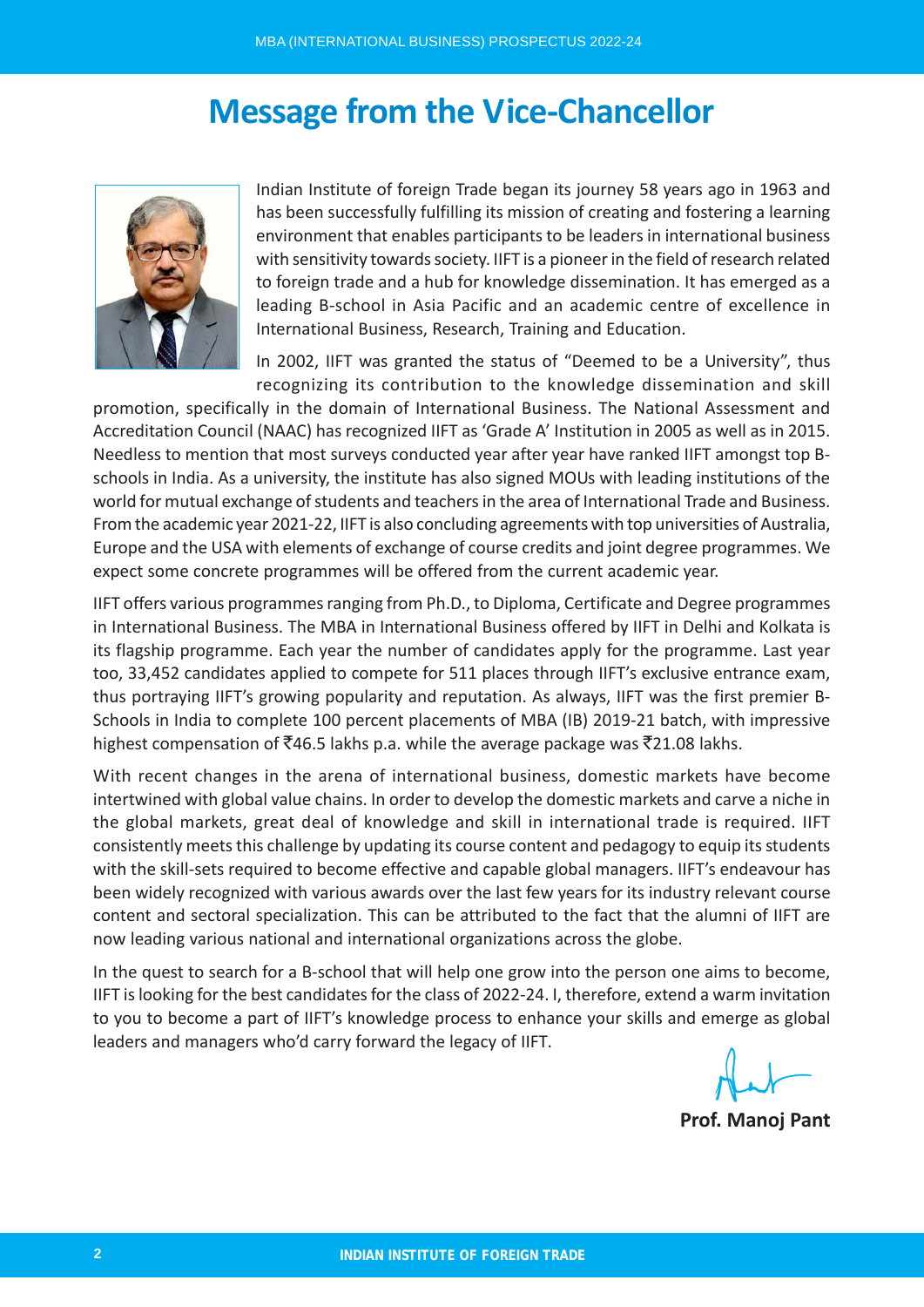# **ABOUT THE INSTITUTE**

The Indian Institute of Foreign Trade (IIFT) was established in 1963 as an autonomous body under the Ministry of Commerce & Industry to contribute in the skill building for the external trade sector of India. It has come a long way to successfully develop into a unique institution involved in imparting knowledge through research and training in international business and trade. The Institute was granted "Deemed to be University" status in 2002. The National Assessment and Accreditation Council (NAAC) has recognized IIFT as Grade 'A' Institution in 2005 as well as in 2015. Over the years, IIFT has emerged as a national university with focus on International Business Management and Strategy, and such focus is reflected in all three major activities of the Institute: Research, Training and Education.

# **Objectives & Activities**

IIFT was set up with the following objectives:

- Impart professional education in modern management techniques relevant to international business.
- Enable the participants to appreciate the inter-relationship between the diverse and complex tasks of international business.
- Develop capacities among business executives for improved understanding of various trade and economic issues.
- Conduct high quality research that addresses domestic as well as world trade and business issues.

The Institute's portfolio of long-term programmes is diverse, catering to the requirements of aspiring international business executives and mid-career professionals alike. These are:

- Two-year MBA (International Business) at New Delhi and Kolkata.
- Ph.D. (Management) Programme at Delhi and Kolkata.
- Ph.D. (Economics) Programme at Delhi and Kolkata.
- Two-year MA (Economics Specialization in Trade and Finance) at New Delhi and Kolkata.
- Two years & six months MBA (International Business) Weekend at New Delhi and Kolkata.
- Executive Post Graduate Diploma in International Business at New Delhi and Kolkata.
- Executive Post Graduate Diploma in International Business (Hybrid) at Delhi.
- Executive Post Graduate Diploma in International Business (On-campus) at Delhi.
- Two Years MBA in International Businessi n collaboration with the Institute of Finance Management, Dar-es-Salaam,Tanzania
- Post Graduate Certificate Programme in International Business and Finance (Hybrid).
- Certificate Programme in Export Import Management.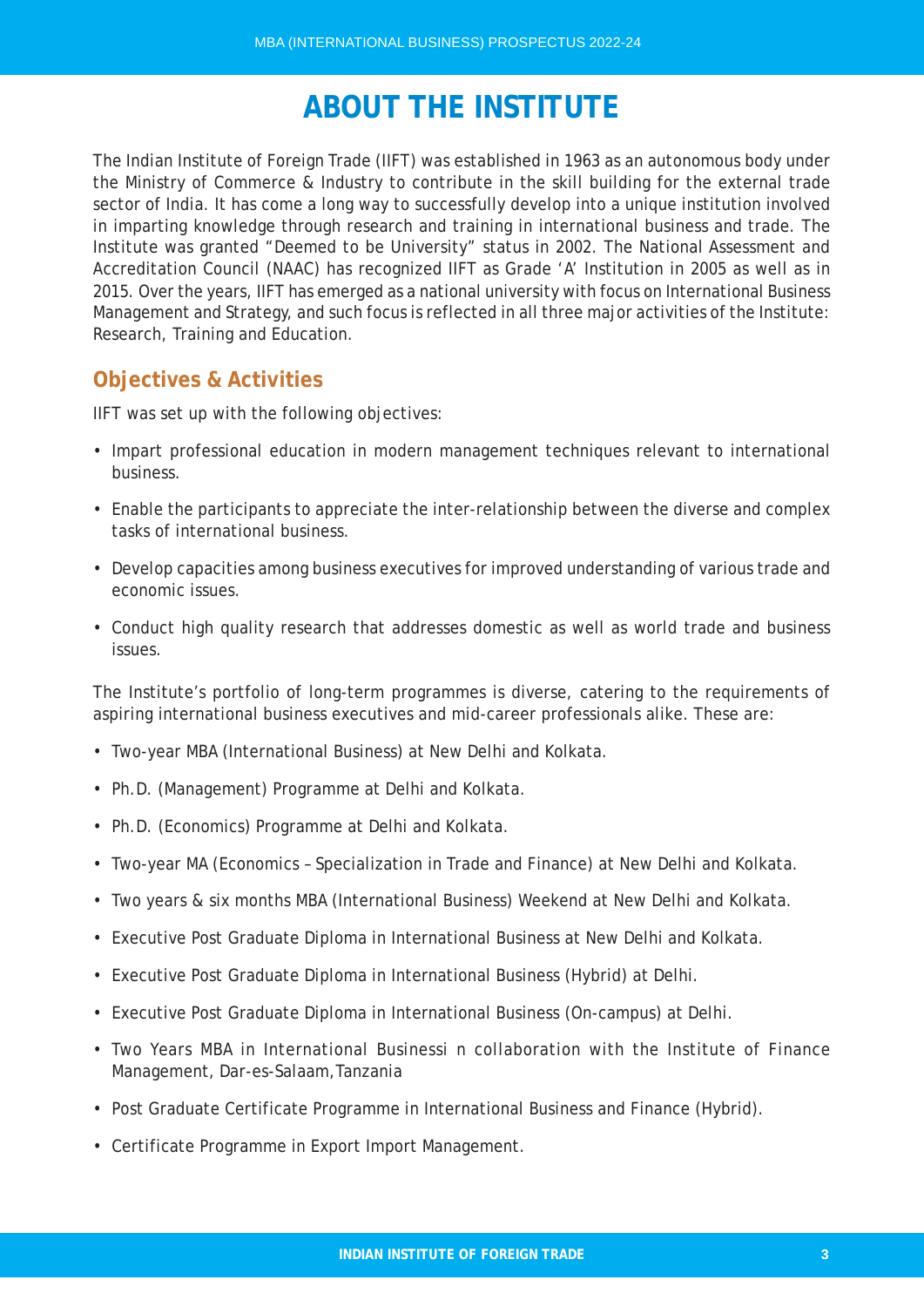# **MBA (INTERNATIONAL BUSINESS)**

MBA (International Business) is a six-trimester general management programme with a focus on International Business for developing a competent cadre of business executives to meet the country's growing requirements for trained personnel in the field of International Business Management. Developments in the international market on the one hand and the consequential impact of the same on India's domestic market on the other, call for an increasingly professional approach and sensitivity to international business environment.

# **Objectives**

The MBA(IB) aims at imparting professional education and training in modern management techniques for handling international business operations in a highly dynamic and competitive environment. The specific objectives of the Programme are:

- To familiarize the participants on the fundamental concepts of management.
- To expose the participants to the challenges in the emerging competitive business environment in an increasingly globalized world.
- To relate the management concepts to business situations and help the participants to develop analytical and decision skills so as to evolve effective national and international business strategy.
- To develop socially responsive managers for International business and help in shaping up their personality.
- To equip for career opportunities in International Business.

The Programme aims at providing a comprehensive coverage in corporating all the important subject areas and disciplines relevant to international business. Equal emphasis has been placed on the quantitative and analytical approach to the study of International Business Management. It also attempts to provide comparative perspectives in many facets of International Business by covering methods of doing business as well as trade and business practices, procedures and documentation in other countries. Besides, effective use of computers and modern information technology is made in pedagogy.

# **Course Structure**

In addition to the Core Courses, the choice of Elective Courses offered to students has also been increased. This is inkeeping with the objective of aligning Elective Courses with changing dynamics of the business world, as well as to make the courses more industry relevant. Induction Courses based on soft Skills and Mathematics are also offered in Trimester-I. The course Structure of MBA(IB) is as follows:

| 1. Managerial Communication                       | 6. Marketing Management                                 |
|---------------------------------------------------|---------------------------------------------------------|
| 2. Management Information Systems                 | International Trade Operations &<br>7.<br>Documentation |
| 3. Business Statistics                            | <b>Business Research Methods</b><br>8.                  |
| 4. Accounting for Managers                        | 9. Corporate Finance                                    |
| 5. Economic Theory (Micro and Macro<br>economics) | 10. International Economics                             |

**CORE COURSES** (to be offered in Six Trimesters)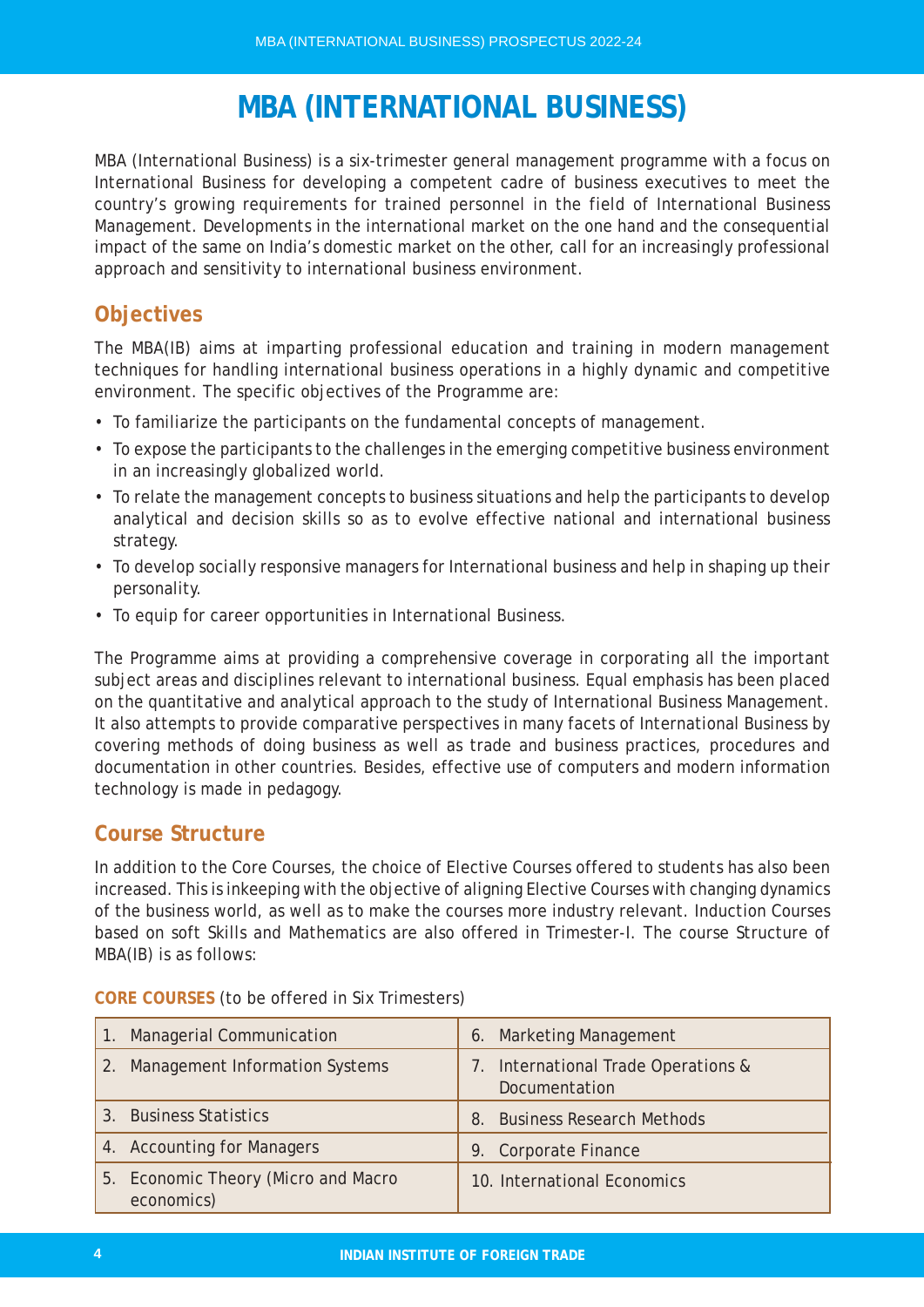| 11. International Marketing Management | 18 Economic Environment                      |
|----------------------------------------|----------------------------------------------|
| 12. Organizational Behaviour           | 19. Operations Management                    |
| 13. Human Resources Management         | 20. International Trade Logistics & Sourcing |
| 14. Strategic Management               | 21. International Business Strategy          |
| 15. IT Applications in Management      | 22. Supply Chain Management                  |
| 16. Operations Research                | 23. Corporate Ethics and Governance          |
| 17. International Financial Management |                                              |

# **ELECTIVE COURSES**

# **I. General Management andStrategy**

| 1. Competitive Strategy              | 6. Strategy Execution & Tools          |
|--------------------------------------|----------------------------------------|
| 2. Entrepreneurship                  | 7. Digital Strategy and Transformation |
| 3. International Contract Management | 8. Crisis Management                   |
| 4. Management of Strategic Alliances | 9. Cross Cultural Management           |
| 5. New Venture Creation & Start ups  | 10. Management Consulting              |

# **II. Quantitative Techniques & Operations Management**

| Advanced Forecasting Techniques for<br><b>Business Applications</b> | 4. Multi-Variate Data Analysis & Forecasting<br><b>Techniques</b> |
|---------------------------------------------------------------------|-------------------------------------------------------------------|
| 2. Advanced Supply Chain Management                                 | 5. Advanced Optimization Techniques                               |
| 3. Modeling in SCM: SCOR Approach                                   |                                                                   |

# **III. InformationTechnology**

| 1. Software Product Management                | 4. Online Business & E-Commerce                 |
|-----------------------------------------------|-------------------------------------------------|
| 2. Enterprise Resource Planning (ERP) Systems | 5. Data Modelling and Visualization             |
| 3. IT Project Consultancy                     | 6. Machine Learning and Artificial Intelligence |

# **IV. Finance**

| 1. Financial Derivatives & Risk Management | 5. Management of Financial Services         |
|--------------------------------------------|---------------------------------------------|
| 2. Financial Modeling                      | 6. Mergers & Acquisitions                   |
| 3. Financial Risk Management               | 7. Project Appraisal & Finance              |
| 4. Financing of International Trade        | 8. Security Analysis & Portfolio Management |

# **V. Marketing**

| 1. Advertising & Promotion Management | 7. Marketing of Services                           |
|---------------------------------------|----------------------------------------------------|
| 2. B2B Marketing                      | 8. Marketing Research                              |
| 3. Brand Management                   | 9. Retail Management                               |
| 4. Consumer Behaviour                 | 10. Rural Marketing                                |
| 5. Customer Relationship Management   | 11. Sales & Distribution Management                |
| 6. Digital Marketing                  | 12. Strategic Market Planning & Decision<br>Making |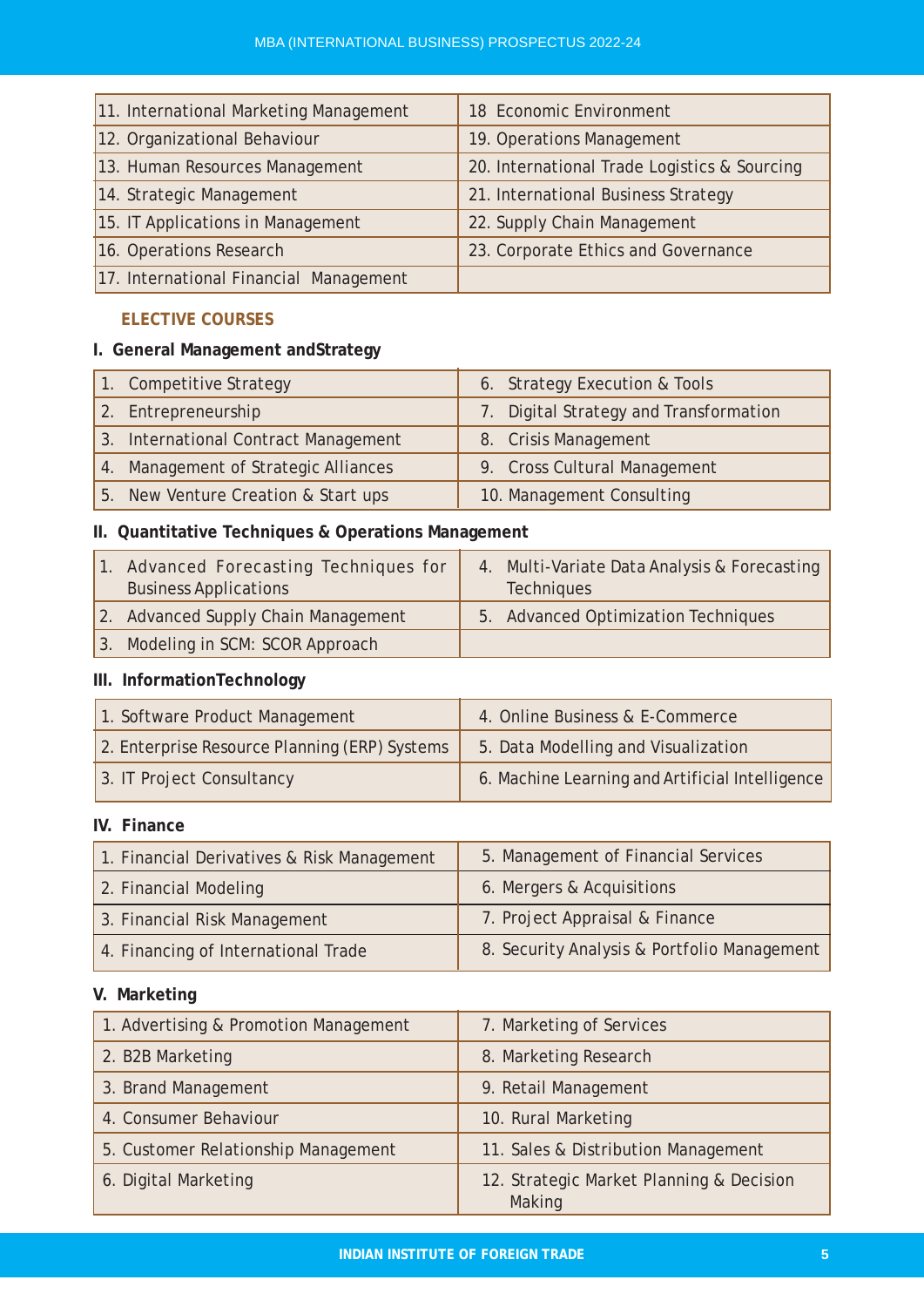#### **I. International Trade Operations & Logistics**

| 1. Agri-Commodity Trading (ACT)           | 4. Management of Shipping Services       |
|-------------------------------------------|------------------------------------------|
| 2. Customs Procedure in GST Regime        | 5. Managing Global Compliance in Exports |
| 3. Risk Management in International Trade | 6. Sectoral Strategies for Exports       |

#### **II. Human Resource**

| 1. Competency Mapping                                          | 6. Organizational Transformation & Change<br>Management |
|----------------------------------------------------------------|---------------------------------------------------------|
| 2. Impression Management in Organization                       | 7. Global Leadership Strategies                         |
| 3. HR Matrices & Organizational Performance                    | 8. Leadership Lab                                       |
| 4. International Human Resource<br><b>Management Practices</b> | 9. Strategic Human Resource Management                  |
| 5. Labour Laws & Industrial Relations                          | 10. Team Building and Leadership<br>Development         |

#### **III. Economics of Strategy**

| 1. Applied Econometrics   | 3. International Investment Treaties &<br><b>Business Decisions</b> |
|---------------------------|---------------------------------------------------------------------|
| 2. Game Theory & Strategy | 4. Management of Pricing                                            |

# **Other Components**

- Port Visit
- Summer Project
- ResearchProject
- Comprehensive Viva (in 5<sup>th</sup> Trimester)
- SAP (Social AwarenessProgramme)
- *Notes:*1.Students are required to opt for 18 Electives. They can major in two functional areas (6 each) and minors (3) in any other functional areas or major in 3 functional areas.
	- 2. Course Structure is subject torevision.

# **Programme Faculty**

The Institute has a qualified and experience Faculty with specialization in diverse areas such as International Marketing Management and Research, International Financial Management, Economics and Trade Policy, International Trade Procedures, Logistics & Documentation, Supply Chain Management, Management and Marketing of Services, International Brand Management, International Business Practices and Strategies, Cross Cultural Management and Business Negotiations, etc.

# **Visiting Faculty**

The Institute also draws on expert guest faculty comprising specialists from business enterprises, research institutions, leading business schools and foreign universities.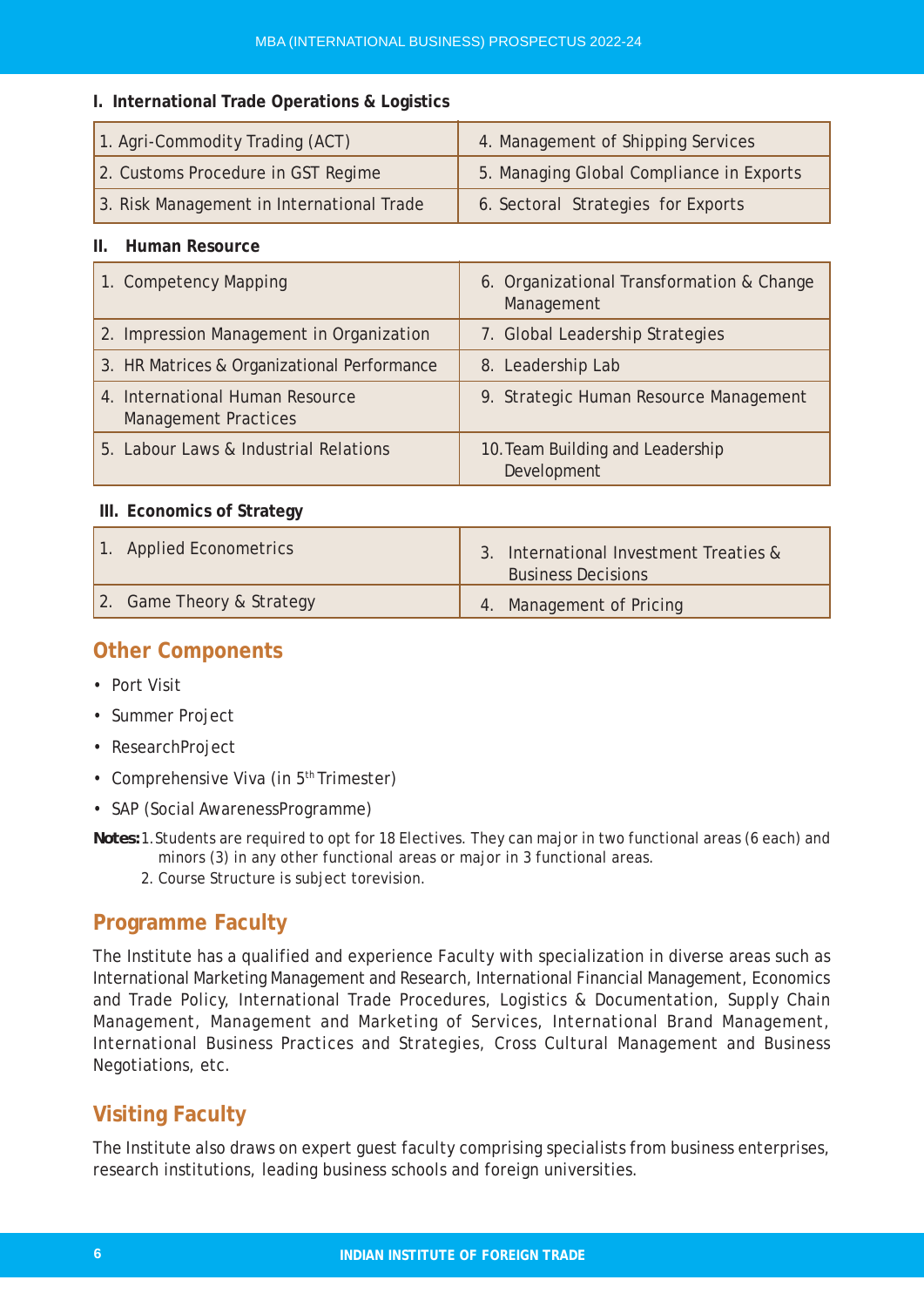# **STUDENT ACTIVITIES**

# **Corporate Competitions**

To get the opportunity to participate in the corporate competition in terms of Corporate Awards, which are considered as a benchmark for comparative performance *vis-à-vis* other institutions, IIFT students participated and won prominent competitions organized by leading organizations and premier B-Schools. Notable awards where IIFTians have done well are: Mahindra War Room National winners, CFA Research Challenge Asia Pacific Finalist organized by CFA Institute, Stratos National Finalist organised by ABG, Duff & Phelps University Challenge Second Runners Up, RB Global Challenge Finalist organized by Reckitt Benckiser, Carpe Diem Second Runnersup organized by Hindustan Unilever, Steel-A-Thon National Finalist organized by Tata Steel, National Finalist Accuracy Business Cup, Transformation Series organized by Yes Bank, LOUD organized by Godrej, Gameplan organized by GEP, etc.

#### **Quo Vadis – The Annual Fest**

Quo Vadis hosts the Annual cultural and management fest of IIFT Delhi, comprising of 10 management, 8 cultural events and performances by some of the biggest stars in the entertainment industry. Further,following 10 management events from different domains are conducted: Samahva, Markician, Vridhan, Eternity's Call, iNFRASTRUCK!, Cognoscentia, EntreNiti, Arbritage, Kratos, inPHInity.

The events usually see a foot fall of more than 7000 people and participation from students of Bschools from across India.

#### **Blood Donation Camp**

Blood Donation camp and witnesses over 100 students of IIFT donating blood for the noble cause.

#### **Annual IIFT Marathon**

Marathon is the first Pre-Quo Vadis conducted in October. The marathon route starts and ends at IIFT. It witnesses participation from seasoned professional runners, college students and children from NGO. The event is usually sponsored by the likes of Lion's Club Chaibasa, Revv, etc.

#### **Big Fight**

Melange & Sports Committee at IIFT conduct Big Fight, an inter-section sports cum cultural event where different sections competed for the title. Big Fight is a 5-day long event when sports & cultural activities takes center stage at IIFT.

#### **Ultimate Warriors League**

Ultimate Warriors League (UWL), the name in itself explains the twist of IPL given to this sportcum marketing intra-IIFT extravaganza. It is a 6-day long event, with potential owners bidding for 4 teams and then the actual team owners getting to bid for players, with the auctioneer at the helm ofit.

Apart from the sporting angle, UWL also encompasses roles for students in various functions such as Marketing and Finance, with teams pulling in sponsors and planning unique marketing activities. It was a mega lesson in management and a perfect mix of sports, learning and fun.

#### **Adrenaline – Annual Sports Fest**

Adrenaline is IIFT's Annual Sports Fest, wherein teams from various nationwide colleges participate.

Marking the end of the academic calendar across colleges, the event witnesses participation from 15+ top B-Schools across India with over 500 participants competing for the ultimate glory in 10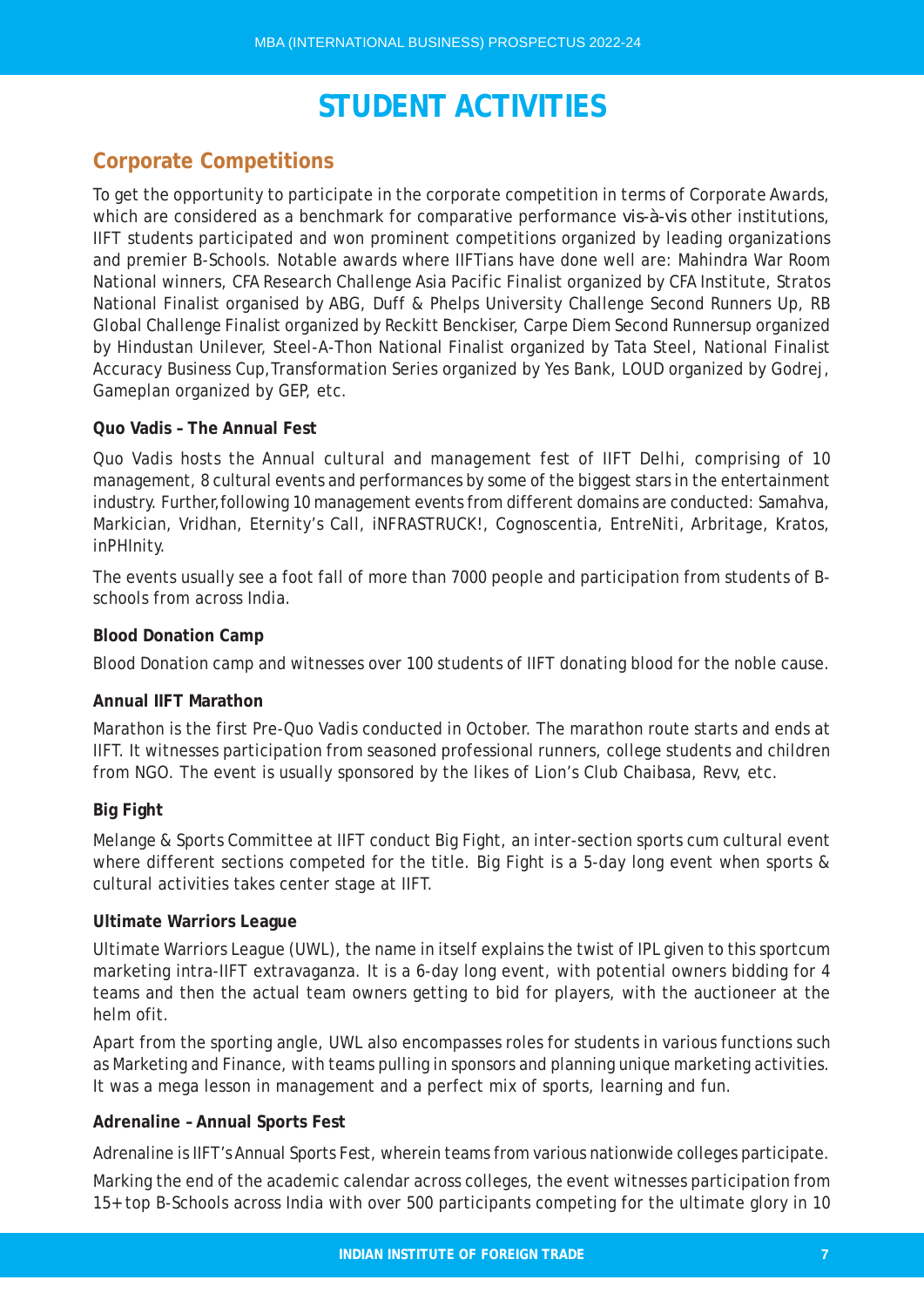sports. We also see participation from our esteemed alumni who participate in various sports reminiscing their days at IIFT.

The outdoor events are held at Jawahar Lal Nehru Stadium, the same place which hosted the Commonwealth Games in 2010, adding some grandeur to the event and same will be continued in future.

#### **TEDxIIFT**

The Media Committee at IIFT Delhi hosts its marquee event i.e. TEDxIIFTDelh. Over the years, TEDxIIFT Delhi has been graced by eminent speakers like Javed Akhtar – Renowned lyricist, General Bikram Singh – Former Chief of Army Staff, Manu Jain – Xiaomi India, Head, Somdev Devraman,Tennis Player, Ashwin Sanghi, Best Selling Author, Sonal Mansingh, Padma Vibhushan, Musician.

#### **IIFT Speaks Series**

IIFT Speaks is a cross domain interview series conducted by IIFT students to interview domain experts to gain an on-ground understanding of various topics.

#### **'IIFT Insider' – IIFT's Official Blog Launched**

The students from the Media Committee took it upon themselves to create a new age fresh blog on occasion of IIFT's 58<sup>th</sup> Foundation Day.

This blog is aimed to reflect the views of IIFTians on any and all topics under the sun – ranging from finance, marketing, trade, consulting to arts, music, prose and poetry!

Other features of IIFT Insider are Campus news, Student created content, Student achievements, Internship/SEP diaries.

### **Pre-Induction Program - Complete Onboarding Journey of Aspirants into IIFT**

Pre-Induction program started right from result declaration of the final shortlist for the MBA(IB) IIFT admission. This activity involved Branding IIFT for prospective shortlisted candidates, Ensuring maximum conversion ratio through constant, interaction through exclusive FB and Telegram groups, Constant support with queries, Loan and scholarship process guidance.

### **Personal Branding Workshop for the Junior Batch**

The student-driven Media Committee initiated the mentoring of the incoming batch into a new Bschool life by conducting various useful sessions regarding Guidance about B-school life, Importance of networking, Certifications, Courses, Productive Action Points before course commencement.

### **CHAUSAR - National Consulting Conclave 2020**

The year 2020 saw CHAUSAR Edition 2 being launched in an online format on 5-6 Septermber 2020. IIFT hosted the conclave centered around the field of consulting. CHAUSAR started with a national case study competition in which students from 20+ top institutes of the country participated, followed by 5 consulting workshops conducted by industry stalwarts related to Strategy, Operations, IT, Policy, Finance domains.

### **Trade Winds – The Annual Business Conclave**

Trade Winds is IIFT's Annual Business Conclave which provides a platform for IIFT's students to interact with eminent professionals from the industry as well as various esteemed international organizations.

Through the medium of Trade Winds, students and industry experts engage in panel discussions ranging from market trends to managing complex Industry problems. These sessions provide our students with a chance to broaden their vist and be exposed to multi-faceted domains of international businesses and also, act as a doorway for Top leaders to engage with the upcoming youth and millennials of the country.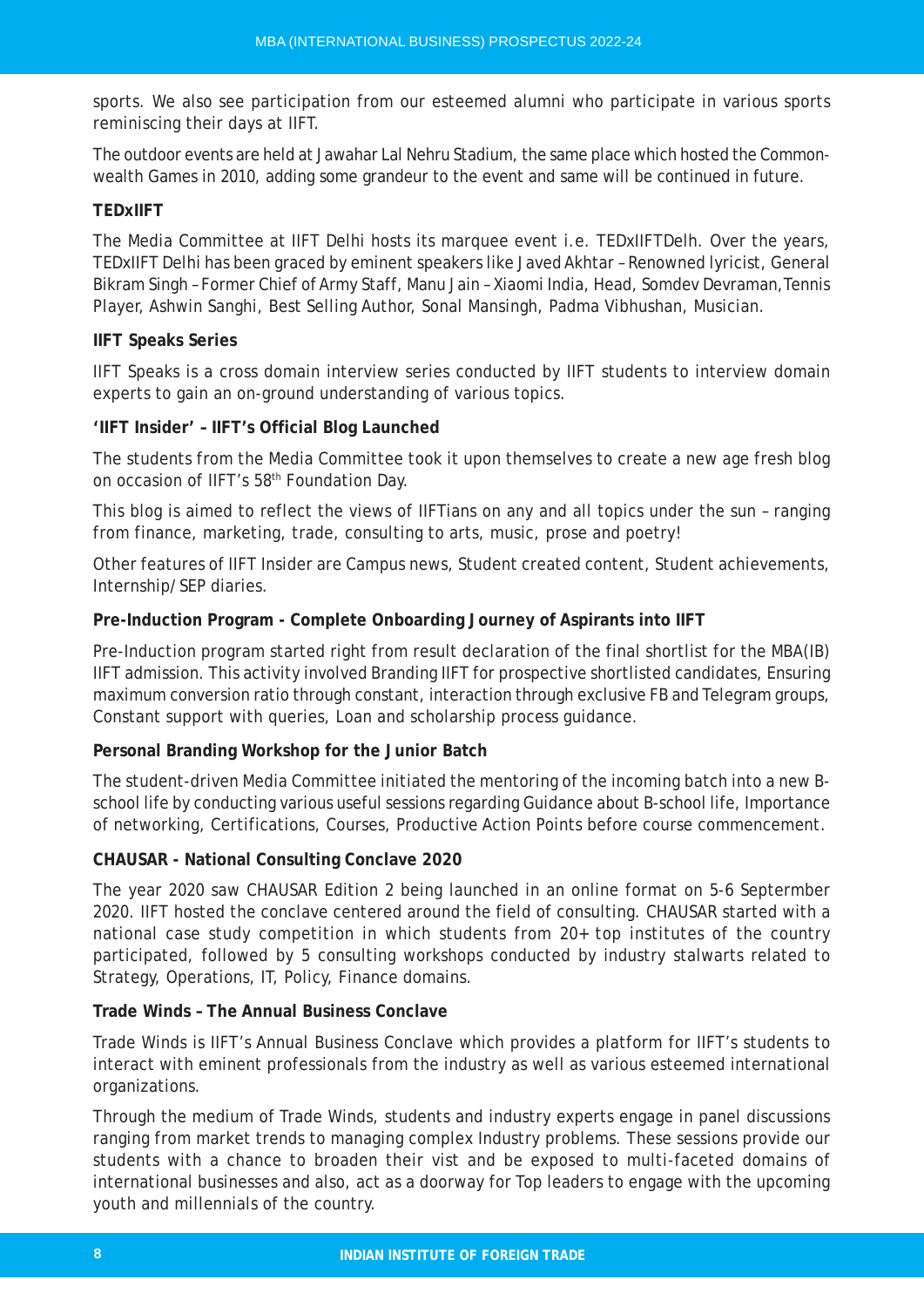Trade Winds consists of National Digital Summit, National Operations Summit, National Finance Summit, National Trade Summit, National Marketing Summit and National Leadership Summit.

### **Expert Guest Lectures for IIFT Delhi Campus**

- On September 10, 2020, Shri Piyush Goyal, Honorable Minister of Commerce & Industry, Consumer Affairs and Food & Public Distribution and Textiles, GoI on "India's Trade Policy.
- On October 10, 2020, Shri. A.K. Bhalla, Home Secretary, Government of India and Former Director of IIFT on the topic "Organizational Management of Large Systems: The Case of India".
- On November 25, 2020, Mr. Pawan Agarwal, by Spl. Secretary, Logistics Ministry of Commerce & Industry, Government of India.
- On December 7, 2020, Shri Anil Swaroop, IAS (Retd.) on the topic "Ethical Dilemmas in Professional Life".
- On February 9, 2021, Prof. Bibek Debroy, Chairman and Economic Advisor Council to the PM on the topic "Law and Economics".
- On February 18, 2021, Shri Anup Wadhawan, Commerce Secy., Ministry of Commerce on the topic "International Negotiations: Theory and Practice with Special Reference to Trade Negotiations".
- On February 26, 2021, Mr. Ahmed Elsheikh, President, Pepsicodelivered a motivational talk and shared his professional journey and learning from that.
- On March 12, 2021, Mr. Mohit Joshi, President, Global Infosys UK on the topic Infosys strategy and it's linkage to key trends in enterprise technology

To mark the presence of commerce secretary with the purpose of saving the ecosystem, a tree plantation was organized.

#### **TedX IIFT Kolkata 2019**

The theme for the first TedX event at IIFT Kolkata was, "Ripples and Waves". Eight eminent personalities from various industries gave the talk along the theme. Dr. Shahabuddin Yaqoob Quraishi, the 17<sup>th</sup> Chief Election Commissioner of India, delivered an illuminating session on some of the innovations that changed India's elections forever. Mr. Sathyarth Priyedarshi, Head of Digital, Tata AIA Life Insurance, lamented the fall of ethical standards due to individuals and corporations misusing the provisions of the freedom ofspeech.

### **Vivaan 5.0- IIFT Kolkata's International Business Summit**

Vivaan 5.0, the flagship International Business Summit of Indian Institute of Foreign Trade (IIFT), Kolkata, concluded on 11<sup>th</sup> August 2019. The three-day summit, which started on September 9, played host to distinguished personalities in the domain of Finance, Marketing, Trade & Operations, Strategy & Analytics, Public Policy and Entrepreneurship.

#### **Keynote Address**

IIFT was honoured by the presence of Mr. Indriyajit Sethi, Vice President and Head Group Strategic Sourcing at TATA Group, as the Keynote Speaker at Vivaan 5.0 conducted at IIFT Kolkata Centre.

#### **IIFT Model United Nations (August 17-18)**

IIFT, along with IDC, successfully conducted the Model United Nations which lasted for two days, 17th and 18th August, 2019. IIFT IDC MUN was organized by the Public Policy Club of IIFT and the event witnessed some intense debates, carefully planned resolutions and a few innovative solutions for the various challenges faced by the world at present. The MUN consisted of five UN councils and a Lok Sabha which picked up various agendas pertaining to maritime policy, role of women in peacekeeping, weapons, warfare, climate change and sustainable development. In the opening ceremony, the Chief Guest, Ms. Trina Chakrabarti, Director of Eastern Regionat CRY spoke a few words of inspiration for the delegates, urging them to take the mantle of their representation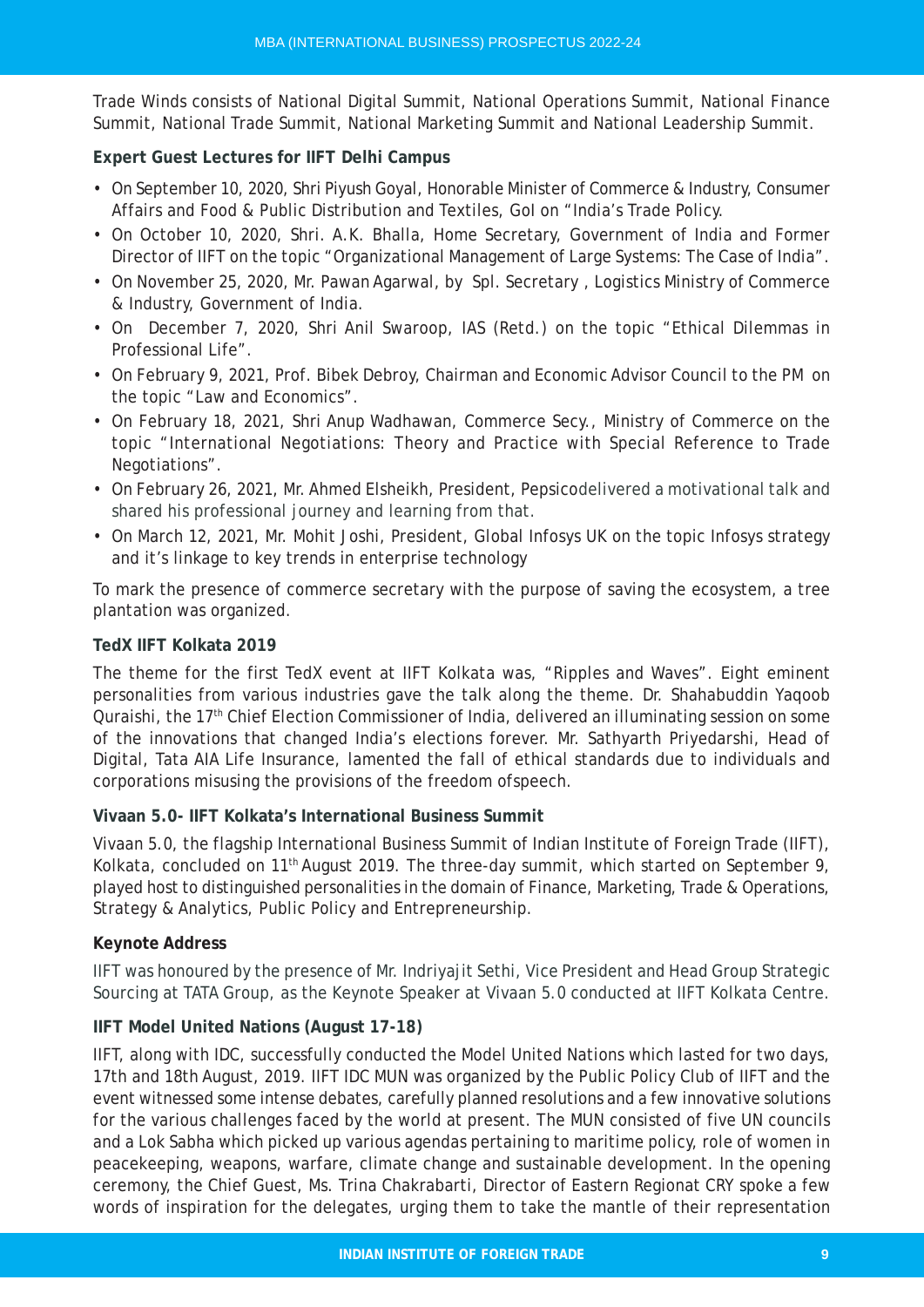with dedication and be open to new experiences andlearnings.

#### **Titanomachy**

The annul sports fest of IIFT Kolkata, where 4 teams compete against each other in multiple sporting events like badminton, chess, football, cricket, volleyball and many more.

### **Arthashastra**

With a recently released budget and the entire country scrambling to understand its implications, IIFT Kolkata held Arthashastra, the budget discussion and economic analysis event, on the 15th of February with an esteemed panel containing

- 1. Mr. Bikash Kumar Jain, Director, PWC India,
- 2. Mr. Bhaskar Thakkar, Founder BT Associates and GST Idea.com,
- 3. Dr. Vivekananda Mukherjee, Professor, Jadavpur University, and
- 4. Mr. Sandeep Ghosh, Head-Corporate Strategy & Planning at Srei Equipment Finance Limited.

#### **Advait**

IIFT Kolkata held its annual cultural fest, Advait on 23rd February 2020. Competitions, games and several events were organized throughou the day. It was an early start to the day with several teams putting on their thinking caps and running shoes to participate in the Treasure Hunt even ton campus. This was followed by Paint balland Zorb Fight events.

# **Social Awareness Programme**

The students at the institute are being provided a platform to sensitize the social causes of the society under Social Awareness Programme (SAP). The Social Awareness Programme is a 3-credit compulsory programme at the Institute. Students are required to complete a project, towards social causes, under the able guidance of the partner NGOs, serving for the underprivileged sections of society, of theInstitute.

The programme has been initiated to sensitize our students to the social cause and become a Socially Responsible Global Manager.

More than 3500 students have since been benefited from the programme. The students work on all important parameters of social work and do a project on the work as signed by the NGO. Some of the key parameters wherein our students have put in efforts for the social causeare:

- Disability.
- Women Empowerment & Preventing Female Foeticide.
- Environment & Community Development.
- HIV/AIDSAwareness
- Education for Children Street toSchool.
- Welfare of Disadvantaged Elderly People.
- Water Management, Waste Management & Recycling.
- Literacy, Sanitation & Livelihood.
- Child Education, Welfare & Health.
- Shelter for Homeless, Community Development.
- Child Adoptionetc.

This year the students have been deputed to approximately 49 NGOs/Corporate houses at Delhi and Kolkata centres with different focus areas for their NGO attachment. IIFT endorses the social commitment of the students towards the welfare of underprivileged members of the society.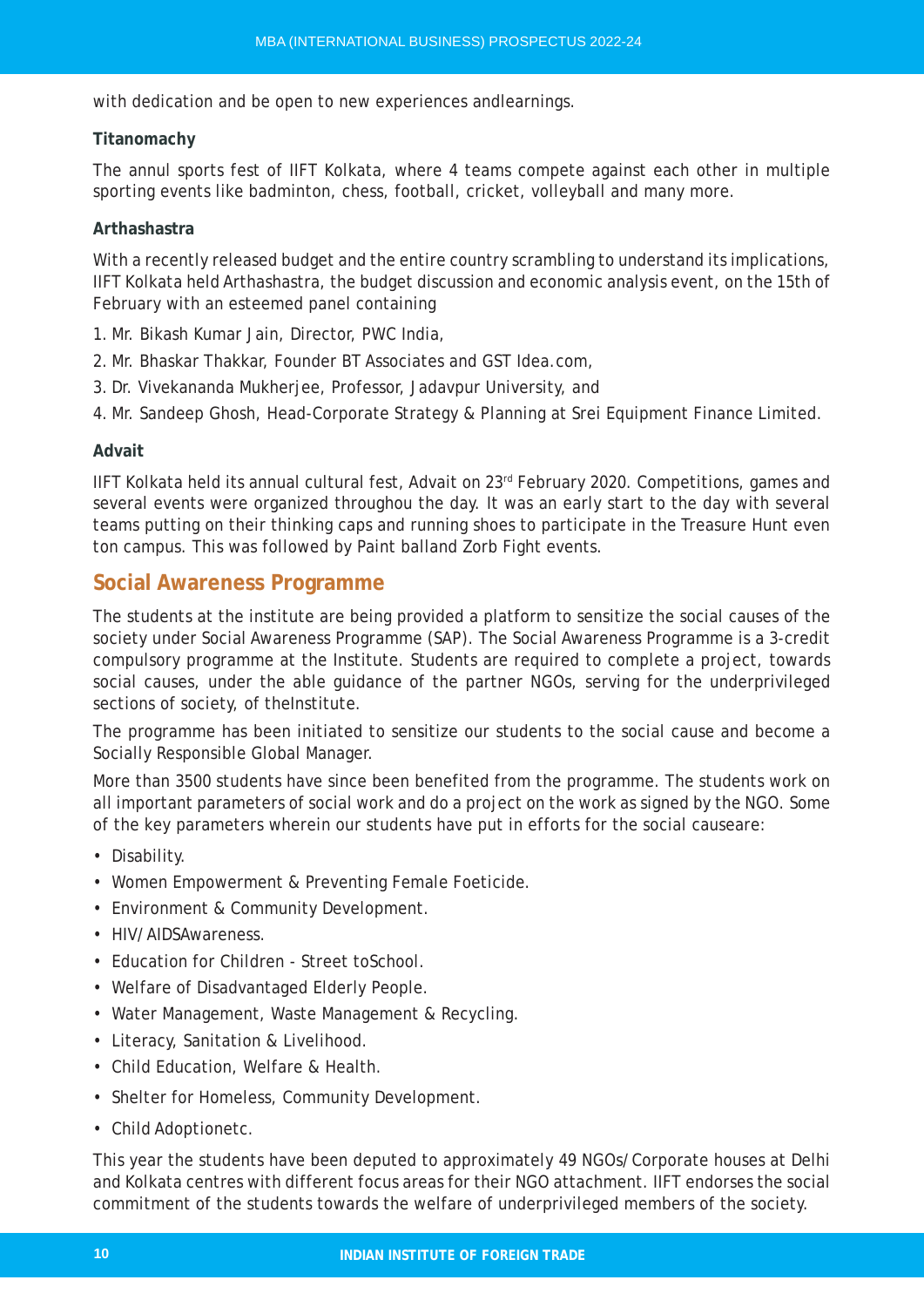# **PLACEMENT ACTIVITIES**

# **Final Placements**

Indian Institute of Foreign Trade (IIFT) successfully concluded the final placements for the 2019-21 batch of its MBA (IB) Programme. The placements witnessed an average CTC of  $\bar{z}$ 21.08 Lakhs per annum and the median CTC stood at  $\overline{z}$ 20 Lakhs per annum. The highest CTC offered stood at ₹46.5 Lakhs per annum, while the top 25% students of the batch received an average CTC of `25.22 Lakhs per annum.117 companies participated in the placements process.

# **Summer Placement**

Indian Institute of Foreign Trade (IIFT) completed Summer Internship Placements for the MBA (IB) Programme, batch of 2020-22 on an optimistic note. The placements witnessed an average stipend of  $\bar{5}1.61$  Lakhs while the median stipend stood at  $\bar{5}1.50$  Lakhs. IIFT managed to retain the highest stipend of  $\overline{53.2}$  lakhs for two months despite 20% increase in batch size compared to last year.

The final placements of the 2019-21 batch, along with the 100% placements for the Summer Internships of the 2020-22 batch, marked an exceptional achievement for the Institute in extremely challenging times.

| $\equiv$ LIST OF RECRUITERS                                                                                                                 |
|---------------------------------------------------------------------------------------------------------------------------------------------|
| <b>CLOSE AUTOSCITTES ANYWAY</b><br>arzooo<br>AlczoNobel R<br>airtel<br><b>Angel Broking</b>                                                 |
| Scientific<br><b>ANTRIA BAIN O &amp; BREEV</b><br><b>Beno</b>                                                                               |
| <b>brillio</b> Capgeninie <b>CARS (24)</b> Cipla citibank <sub>continuite</sub> Cognizant                                                   |
| collegedunia: CRISIL<br><b>DELHIVELY</b><br><b>DCM SHRIRAM</b><br>DE Shaw & Co.                                                             |
| jul <b>én</b> ia<br>Sichs<br><b>XEXL fbl &amp; G</b> senpact go-mmt<br><b>BPik</b>                                                          |
| $H$ Healthians $H$<br>HSBC EIIHT Media<br>Google est                                                                                        |
| <b>VO</b> Refuse Valley<br>Infosys <sup>*</sup><br><i><b><i><u>AICICI Bank</u></i></b> Incture <i>in</i> indiamart.com</i><br>$\mathcal{L}$ |
| JPMORGAN KPMG<br>LDC. S LOGINERT L'OREAL Mamaearth<br><b>LARSEN &amp; TOURRO</b>                                                            |
| McKinsev<br>Kinsey<br>& Company <b>Medtronic</b> Page<br><b>STILLER</b><br>ninjacart o ctro<br>Microsoft                                    |
| PHILIPS<br>PRAXIS<br><b>RELAXO</b><br>of Musiness Payim<br>⊗RPG<br>Heal theare                                                              |
| <b>TATA STEEL</b><br>Taylor & Francis<br>S&P Global Signify Silverdäle <>>Synergy Consulting<br>Interview(ii).                              |
| UPL<br><b>LCS Ellence</b> thou Centric<br>TRACTION TRAFIGURA<br>vikramsolar                                                                 |
| VOIS<br>voxco<br>YES / BANK<br>mı<br><b>WIDFO</b><br>voliavocí                                                                              |
|                                                                                                                                             |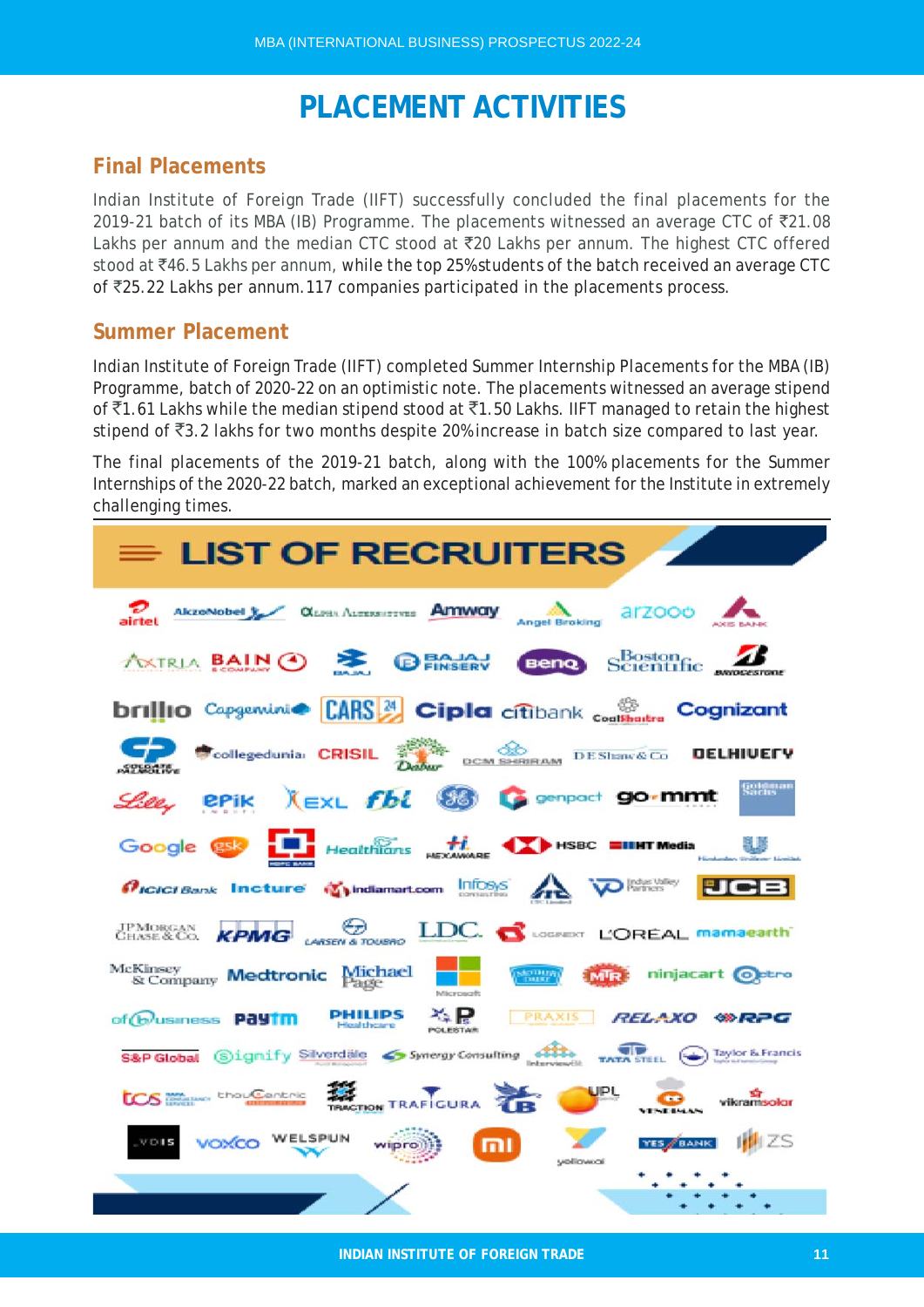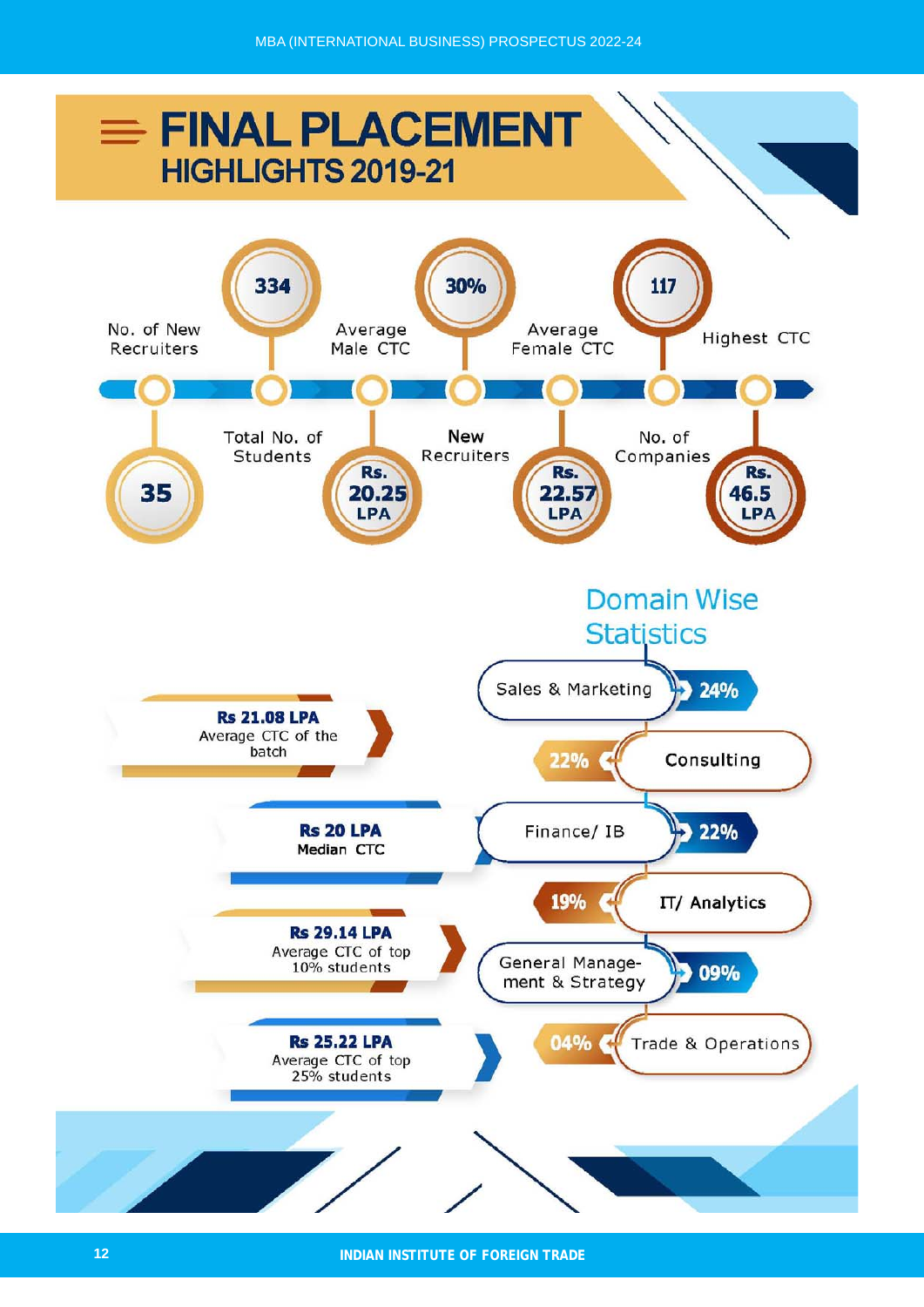# SUMMER PLACEMENT **HIGHLIGHTS 2020 - 22**

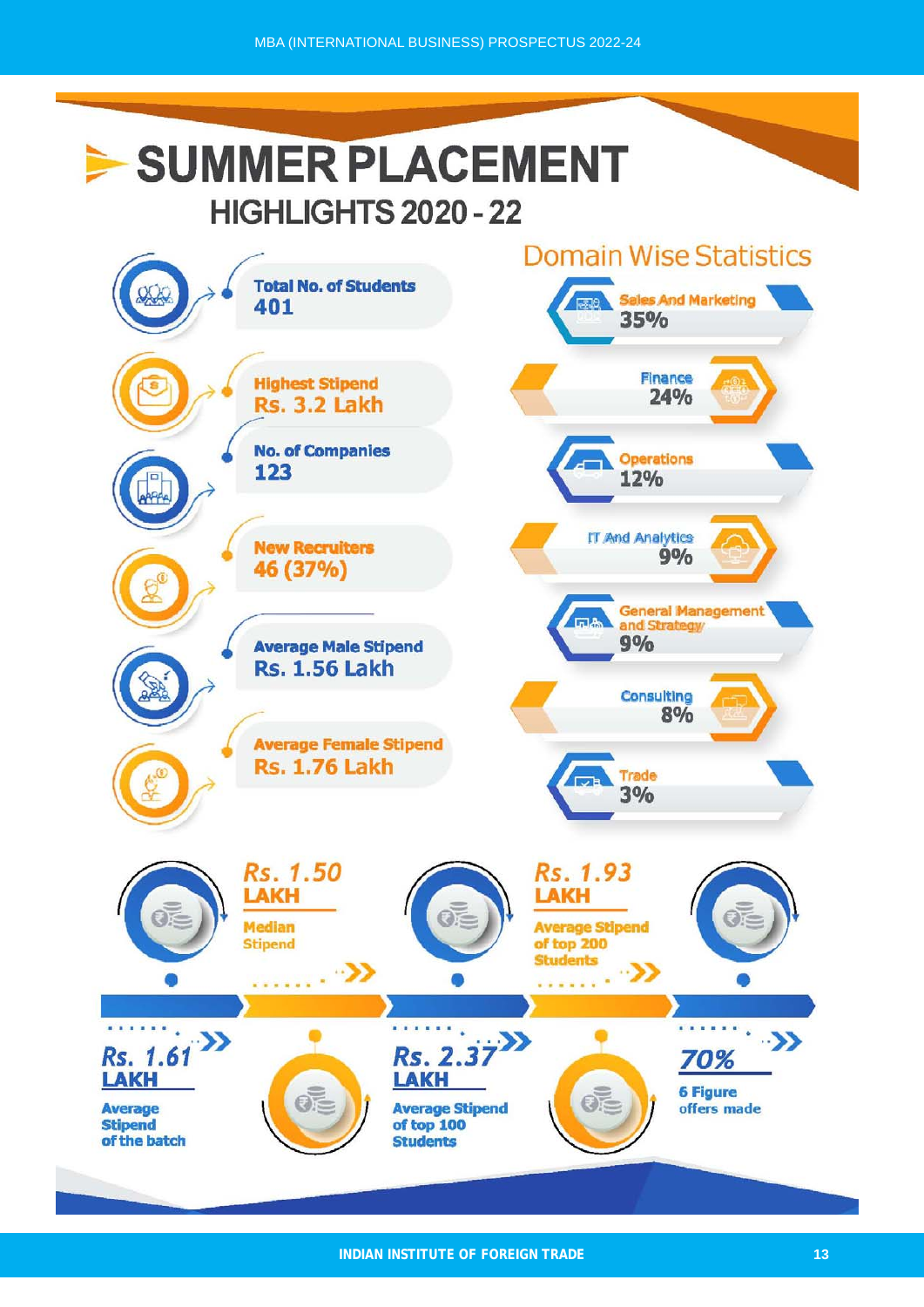# **INTERNATIONAL COLLABORATIONS**

# **ICCD Division**

The International Collaborations & Capacity Development (ICCD) Division of IIFT plays an important role in the Institute through various activities:

- 1. Establishing academic ties with domestic and international universities / institutions to enable student exchange, faculty exchange and/or joint training and research programs.
- 2. Conducting customized programmes for international students and executives.
- 3. Hosting interactive information sessions for visiting delegations of students, academicians, and policy-makers from different countries.
- 4. Obtaining and leveraging membership of renowned domestic and international organizations to strengthen academic standards and collaborations.
- 5. Facilitating participation of faculty in National and International training programs and Conferences.

# **International Collaborations**

IIFT has collaborations with 32 Universities/ B-schools throughout the world. The key areas of collaboration with partner institutes include the following:

- Student Exchange
- Faculty Development Programme
- Training Programmes/Study Tours
- Joint Research

## **LIST OF INTERNATIONAL COLLABORATIONS**

| S. No | Location | <b>Name of University</b>                                                                                |
|-------|----------|----------------------------------------------------------------------------------------------------------|
| 1.    | Europe   | IESEG - School of Management, Lille Catholic University, Lille and<br>Paris, France.                     |
| 2.    | Europe   | EM- Strasbourg Graduate School of Management, Université Robert<br>Schuman, STRASBOURG CEDEX, France.    |
| 3.    | Europe   | Grenoble School of Management, Grenoble Cedex, France.                                                   |
| 4.    | Europe   | HANKEN-Swedish School of Economics and Business Administration,<br>Hanken University, Helsinki, Finland. |
| 5.    | Europe   | Rennes School of Business, France.                                                                       |
| 6.    | Europe   | Universitá Bocconi, Milano, Italy.                                                                       |
| 7.    | Europe   | The International University in Geneva, Geneva, Switzerland.                                             |
| 8.    | Europe   | Allianza 4 Universidades, A4U, Spain.                                                                    |
| 9.    | Europe   | Universität des Saarlandes, Germany.                                                                     |
| 10.   | Europe   | University of Insubria, Italy.                                                                           |
| 11.   | Europe   | HS PF Pforzheim University, Pforzheim, Germany.                                                          |
| 12.   | Europe   | Aberystwyth University, Aberystwyth, UK.                                                                 |
| 13.   | Europe   | International Institute of Business Networking, Russia.                                                  |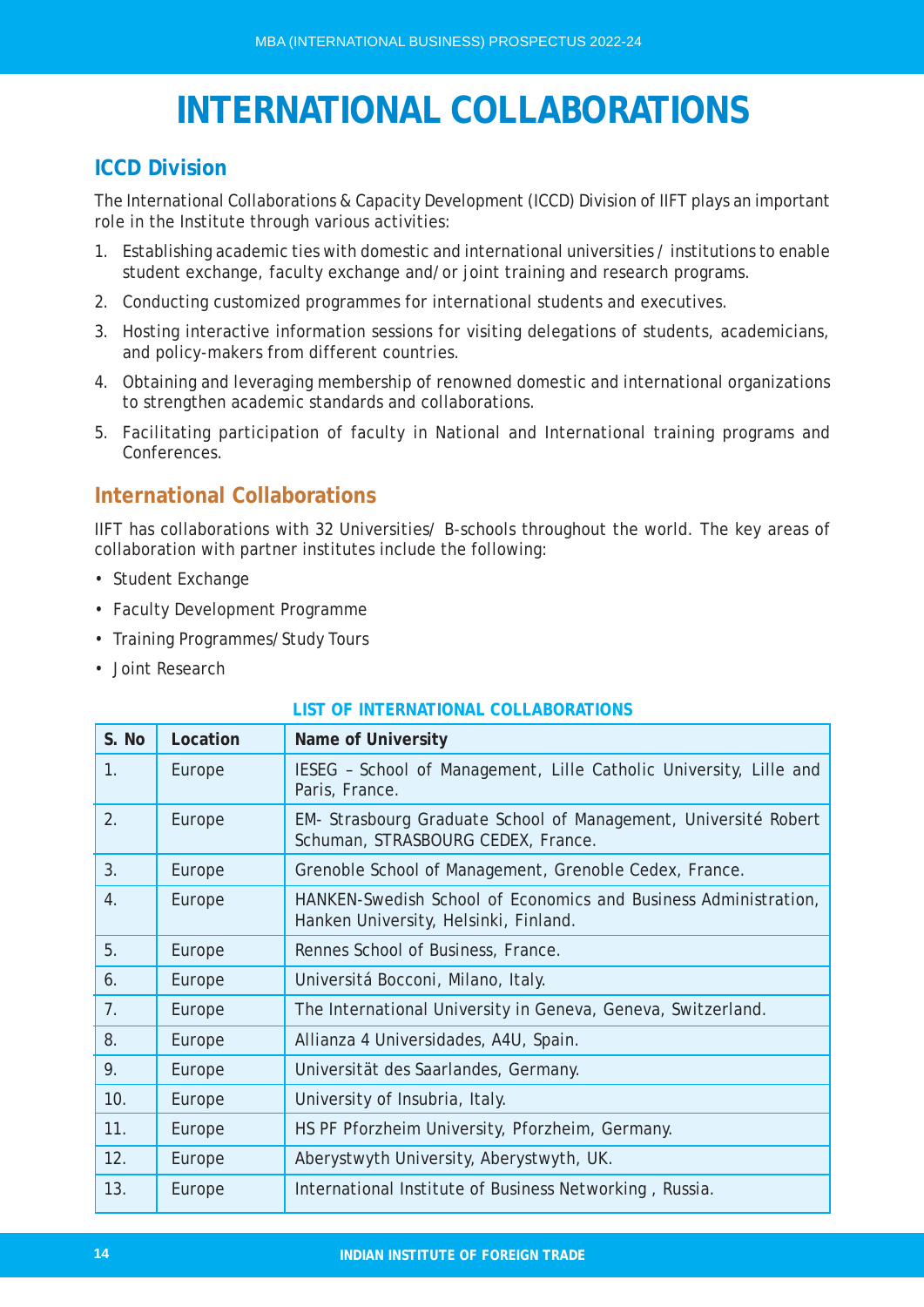| S. No | Location      | <b>Name of University</b>                                                          |
|-------|---------------|------------------------------------------------------------------------------------|
| 14.   | Europe        | University of Leeds, United Kingdom.                                               |
| 15.   | Europe        | Universidad Autonoma De Madrid, Spain.                                             |
| 16.   | Asia          | University of International Business and Economics, Beijing, China.                |
| 17.   | Asia          | International Institute for Trade and Development, Bangkok, Thailand.              |
| 18.   | Asia          | Ajou University, Suwon, Korea.                                                     |
| 19.   | Asia          | Foreign Trade University Hanoi, Vietnam.                                           |
| 20.   | Asia          | Vietnam Institute for Indian and Southwest Asian Studies (VIISAS).                 |
| 21.   | Asia          | International School of Finance and Technology, Teshkent, Uzbeskistan.             |
| 22.   | Asia          | Institute of Indian Studies, Hankuk University of Foreign Studies, South<br>Korea. |
| 23.   | Asia          | SolBridge International School of Business.                                        |
| 24.   | Asia          | Bangladesh Foreign Trade Institute, Dhaka.                                         |
| 25.   | North America | Herbert H. Lehman College of the City University of New York, USA.                 |
| 26.   | North America | Bradley University, Peoria, Illinois, USA.                                         |
| 27.   | North America | Kent State University, USA.                                                        |
| 28.   | North America | Brock University, St. Catharines, Ontario, Canada.                                 |
| 29.   | South America | International Business School Americas, Brazil.                                    |
| 30.   | Australia     | Deakin University, Australia.                                                      |
| 31.   | Australia     | The University of Newcastle, Newcastle, NSW, Australia.                            |
| 32.   | Africa        | Foreign Trade Training Centre (FTCC), Nasr City, Cairo, Egypt.                     |

# **Student Exchange Programme**

Student Exchange Programme at Indian Institute of Foreign Trade is an important part of the course curriculum. In the last decade, IIFT has been able to develop and establish the student exchange programme with several premiere institutions across Europe and Asia. Today, IIFT boasts of collaborations across the globe with several leading universities and academic institutions. Annually, a large number of students in a batch travel to various universities across Europe for spending a trimester in the host university. The total number of exchange seats is around 49 for the 2021-2022 session.

The selection process for the batch commences every year between August-September for the completion of the 3rd trimester in the January-March session of the subsequent year. The process of selection is rigorous based on shortlisting of CV and personal interview.

The partnering institutions for Student Exchange Programme are as follows:

- 1. UAM- Universidad Autonomade Madrid
- 2. UAB- Universitat Autonomade Barcelona
- 3. Rennes School of Business,France
- 4. Grenoble School of Management, France
- 5. HANKEN- Swedish School of Economics & Business Administration, Finland
- 6. EM- Strasbourg Graduate School of Management, France
- 7. IESEG- School of Management, Lille Catholic University, Lille, France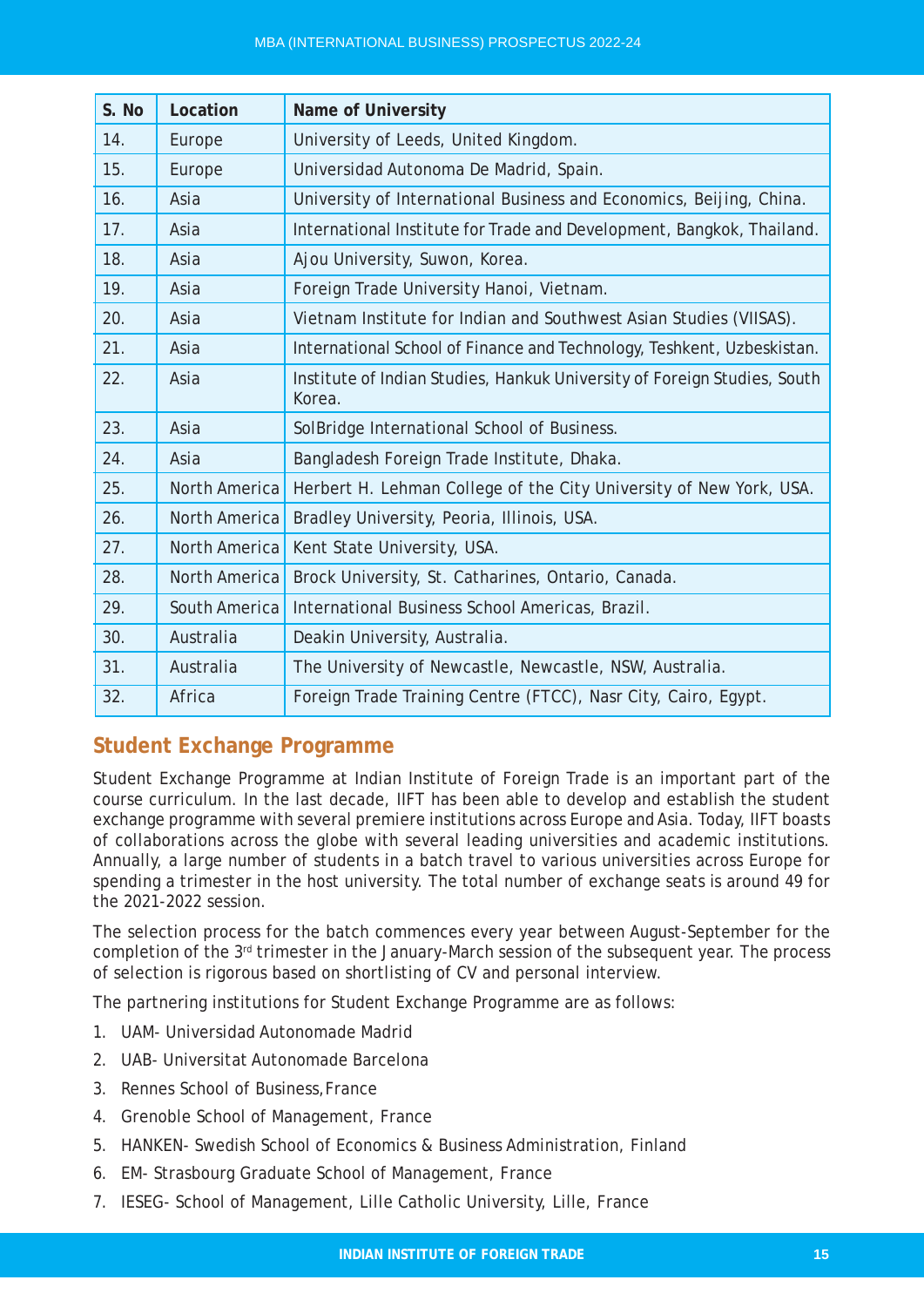- 8. HS PF Pforzheim University, Pforzheim, Germany
- 9. Universitá Commerciale L. Bocconi, Italy
- 10. Universität des Saarlandes, Germany
- 11. University of Insubria, Italy
- 12. The International University, Geneva, Switzerland
- 13. Institute of Indian Studies, Hankuk University of Foreign Studies, South Korea
- 14. Sol Bridge International School of Business, South Korea
- 15. International School of Finance and Technology, Teshkent, Uzbeskistan

# **Membership**

IIFT is a member of the following National/International organizations:

#### **International Membership for Accreditation**

- The Association to Advance Collegiate Schools of Business (AACSB).
- The European Foundation for Management Development (EFMD)
- Association of MBAs (AMBA)

### **Other Membership**

- Academy of International Business (AIB).
- The Association of Indian Universities (AIU).
- All India Management Association (AIMA).
- Association of Indian Management Schools (AIMS).
- The Global Compact NetworkIndia (GCN).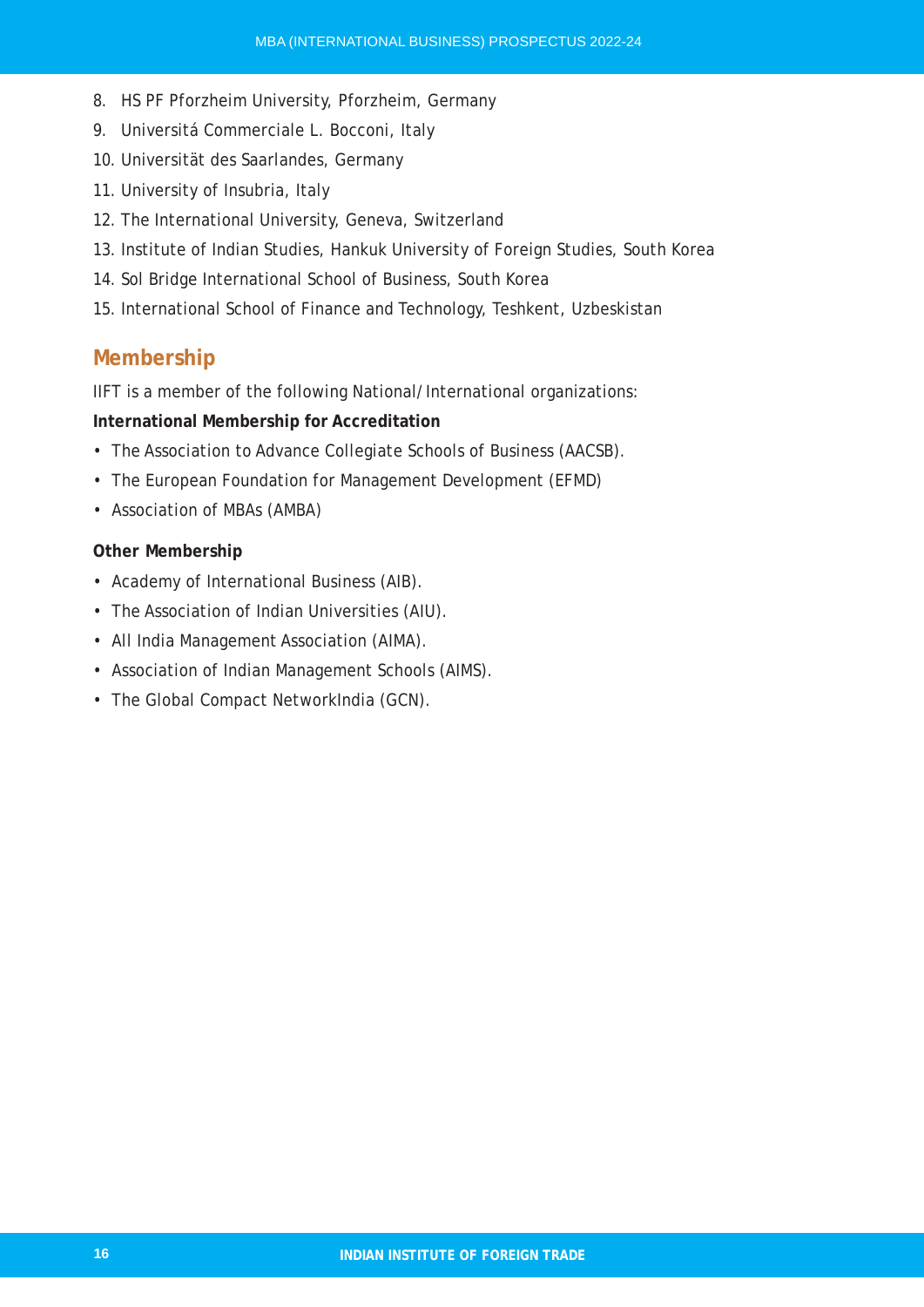# **CAMPUS AND FACILITIES AT IIFT**

# **Delhi Campus**

Located in Qutub Institutional Area, overlooking green ridge and historical Qutub Minar, the IIFT Campus is considered to be one of the finest in the country. The campus spread over 6.5 acres of land houses two academic blocks and two residential blocks for students and visiting faculty. One more residential facility for the students has been created a few steps away from the main campus. Beitthe imposing structure of the "atrium", the mystic beauty of the architectural design called "eye of the universe", or the splendor of the campus in full bloom in winter, it never fails to impress the visitors.

The campus itself is a very picturesque with artistically designed buildings and well-maintained plush gardens. The facilities available on the campus include, fully air-conditioned lecture halls with modern audio-visual aids, conference halls for round-table conferences, an auditorium of 450 seating capacity, two computer labs, indoor games, sports ground, besides excellent residential facilities for the students. The campus is fully Wi-Fi enabled. Another campus of the Institute spread over 5.6 acres, located at Maidan Garhi, New Delhi is also under construction and will be operationalized very soon.

# **Kolkata Campus**

IIFT's Kolkata Campus is located at the picturesque East Kolkata off EM Bypass in a sprawling area of around 7 acres. The campus is developed as a green and fully integrated campus with independent blocks for academic, administration and student living areas with all modern amenities. The campus also houses three water bodies to maintain ecological diversity with enough greenery. There are centrally air-conditioned modern lecture halls, syndicate rooms, common area, auditorium, open air theatre, common courtyard in its academic and administration blocks on exemplary designs to create a great learning environment. The campus is fully Wi-Fi enabled.

# **Kakinada Campus**

Starting of IIFT full time 5 year integrated MBA(IB) Programme in a temporary premises at Kakinada has been approved. Commencement of such a programme in 2022-24 will be subject to approval of UGC.

### **Hostel Facilities**

The MBA (International Business) is a fully residential programme. However, this will be subject to adherence of guidelines issued by to GoI/Statutory bodies of the Institute and other regulatory authorities in view of the ongoing Covid-19 pandemic. The Institute is case reserve the right to withdraw the facility, should it deem appropriate.

### **Library Facilities**

The Institute's has a well-equipped Library with updated knowledge. It has a collection of latest books by eminent authors on Trade, Economy, Management and WTO related issues. It also has a collection of journals, research reports, company reports, CD-ROMs, video cassettes, International Trade Statistics and Databases. Apart from books on traditional Management and Economics related areas, the Library has huge collection of books on upcoming areas like WTO, Intellectual Property Rights, Services Management, Mergers & Acquisitions, Trade Finance, e-Business, Global Business Strategies, International Business Law, and Information Technology, etc. The Library also subscribes to over 235 Journals and Periodicals and has enriched itself with publications of prestigious national and international organizations such as UN, ITC, UNCTAD, WTO, IMF, World Bank, Ministries and Departments of Government of India.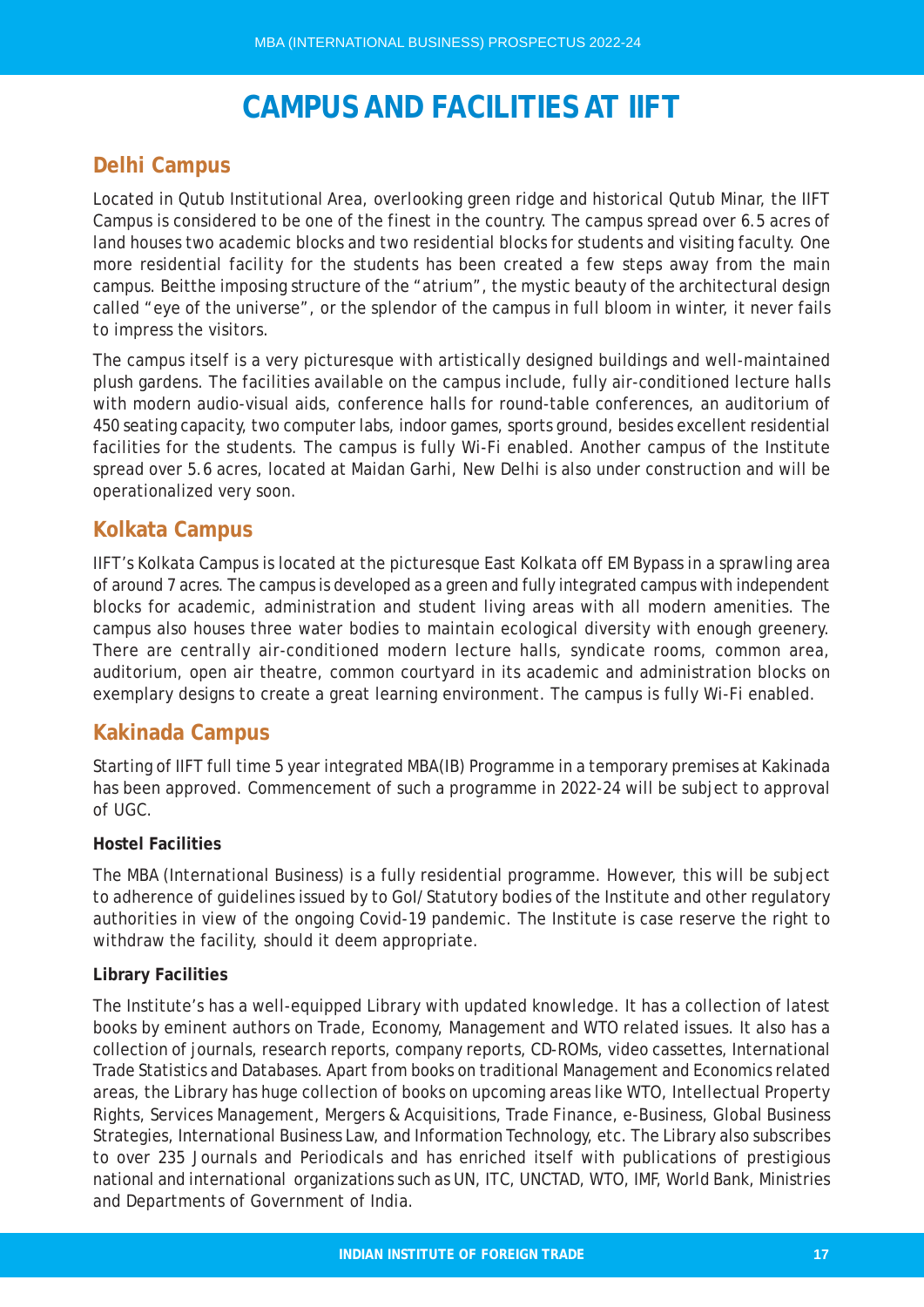In order to facilitate online access to information, Library has also subscribed to trade related online and offline databases like Blackwell Synergy (28 e-Journals), Balance of Payment, CMIE databases (Commodities, Prowess, India Trade, Industry Outlook and Economic Outlook), Commodity Price Bulletin, Direction of Trade Statistics, EIU Online, EBSCO, Emerald Management Extra, e-pharma, IFS, Indiastat.com, Inside Trade.com, JSTOR, OECD e-library, Proquest, Science Direct, Suns Magazine, Trade Map, World Bank Online Database, World Trade Atlas and WITS, etc.

IIFT subscribes to Bloomberg, which offers a dynamic network of information for decision-makers. Bloomberg is of great value to B-School students seeking fast access to accurate business and financial information, news and insight around the world. Students are also offered training to familiarize them with this powerful resource. Library facilities are open to participants. The participants are required to deposit of  $\overline{5}5,000/$ - for Library membership which is refundable at the end of the Programme.

### **Library Hours**

| Monday to Friday                                                          | <b>Gazetted Holidays</b><br>(Except N.H.) | Saturday | Sunday                  |
|---------------------------------------------------------------------------|-------------------------------------------|----------|-------------------------|
| 9.00 a.m. to 11.00 p.m.   9.00 a.m. to 5.00 p.m.   9.00 a.m. to 7.00 p.m. |                                           |          | 11.00 a.m. to 7.30 p.m. |

## **Facilities/Services**

- Reading room facility.
- Reference services.
- Documentation/Indexing services.
- Photocopy facility-chargeable @50 paise per page,  $\overline{5}15/$ -per page for restricted publications.

**WTO Resource Centre (Shifted to NAFED Building)** to facilitate research on World Trade organization.

Books for Reference only.

No borrowing allowed. (Photocopying allowed)

### **Library Circulation's Rules**

- Three Reader's tickets to be issued to eachstudent.
- One book against one card for a maximum period of 7 days.
- A fine of  $\overline{5}1/$  per day to be levied after the duedate.
- Restricted books may be issued for overnight and a fine of  $\overline{5}10/$ -per day charged if not returned on time.
- If any Library materials is lost/damaged, the participant should either replace or pay the cost as specified in Rule 6.1 of LibraryRules.
- Participants to obtain No Dues Certificate from Library before Comprehensive Viva of Trimester VI.

### **USERS' ATTENTION**

- Stealing, mutilating, marketing of books and tear in gof pages are considered serious offence and can even result in rustication of the concerned student.
- Repeated delay in return of books may result in suspension from the membership of the Library.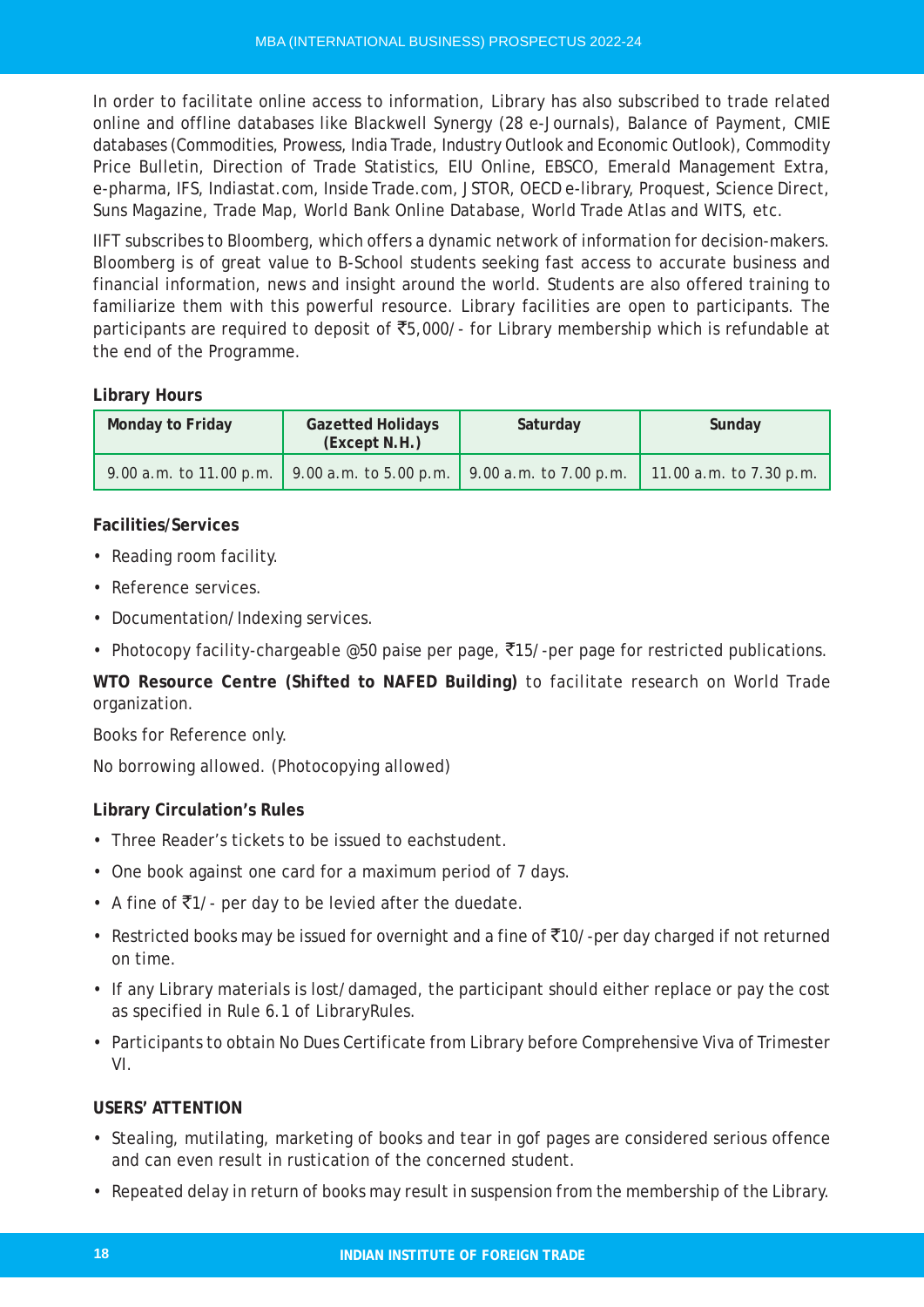- Personal belongings including books, notes, eatables, etc. are not allowed inside the Library.
- Participants to consult the Library Rules and Regulations from the Library Counter for details.
- Use of mobile phones inside the Library is strictly prohibited.

#### **Computer Facilities**

Recognizing the importance of technology in education, IIFT's Computer Centre has implemented the latest state of the art IT infrastructure to provide a competitive advantage in it score areas of education and research. The Computer Centre aims at providing 99 per cent uptime including ensuring server uptime, data recovery and backup, facilitating storage management, hardware, network operations, streamlining operations and simplifying end-user support.

# **Delhi Campus**

For its internet requirements, the IIFT avails 150 mbps leased line from two different ISPs on load balancing. The computer lab for the students is open 24X7 with adequate number of desktop computers. These are fully supported with application software such as SPSS, EViews, SAS, etc. India Trade & Prowess databases from CMIE are also available on the Institute's network. Comprehending the recent advances in functional data analysis and high-dimensional statistics, IIFT, besides the Computer Lab, has an exclusive Data Analytics & Simulation Lab (DASL) with 40 computers with software such as SPSS, Hadoop, SAS, etc. for Data Analytics and Simulation Courses.

Apart from this, IIFT also uses video conferencing facility for training, research activities besides connecting IIFT Delhi & Kolkata for internal meetings, etc.

IIFT's recent foray in the online education platform has been possible with the state-of-the-art IT infrastructure support being provided for the conduct of online programmes, which has enabled IIFT to conduct online sessions on a real time basis using broadband facility. The Institute has a multi-tiered network infrastructure in place. Buildings inside the campus are well connected with fiber network. The network infrastructure is at layer 3 switching level that helps to interconnect all components together on one platform. Institute's network is also supplemented with managed Wi-Fi supporting 802.11n and standards. Over 1000 users have access to this network. Apart from this, classrooms are adequately equipped with LCD projectors and PCs. IIFT also has a fully integrated in-house developed platform, named "Campus360" (http://campus360.iift.ac.in) that provides convergence facility to the faculty with the students and the programme office. The Campus 360 enables online attendance, sharing of courseware, result processing, online quiz, opinion polls, assignment submission, dissertation/research project submission, elective selection, port visit option, language selection and many more related activities.

# **Kolkata Campus**

Kolkata Campus is having 100 mbps for its Internet requirements besides 20 mbps NLD between Delhi & Kolkata campuses. Wi-Fi services are also made available to the students in the campus. Libsys, Prowess, India Trades services have been facilitated locally from IIFT Kolkata Digital lab at IIFT Kolkata is well equipped with 30 latest model computers for student access. Kolkata campus also has an online classroom studio to conduct online certificate and executive programmes.

# **Publications**

Publication Division brings out IIFT Journals, Newsletter, Working Papersand Seminar Series. *Foreign Trade Review* (FTR) peer-reviewed quarterly journal published by SAGE Publications India.

The Journal intends to serve as a comprehensive forum for theoretical and empirical research on International Trade and Business. *FTR is now Scopus indexed.*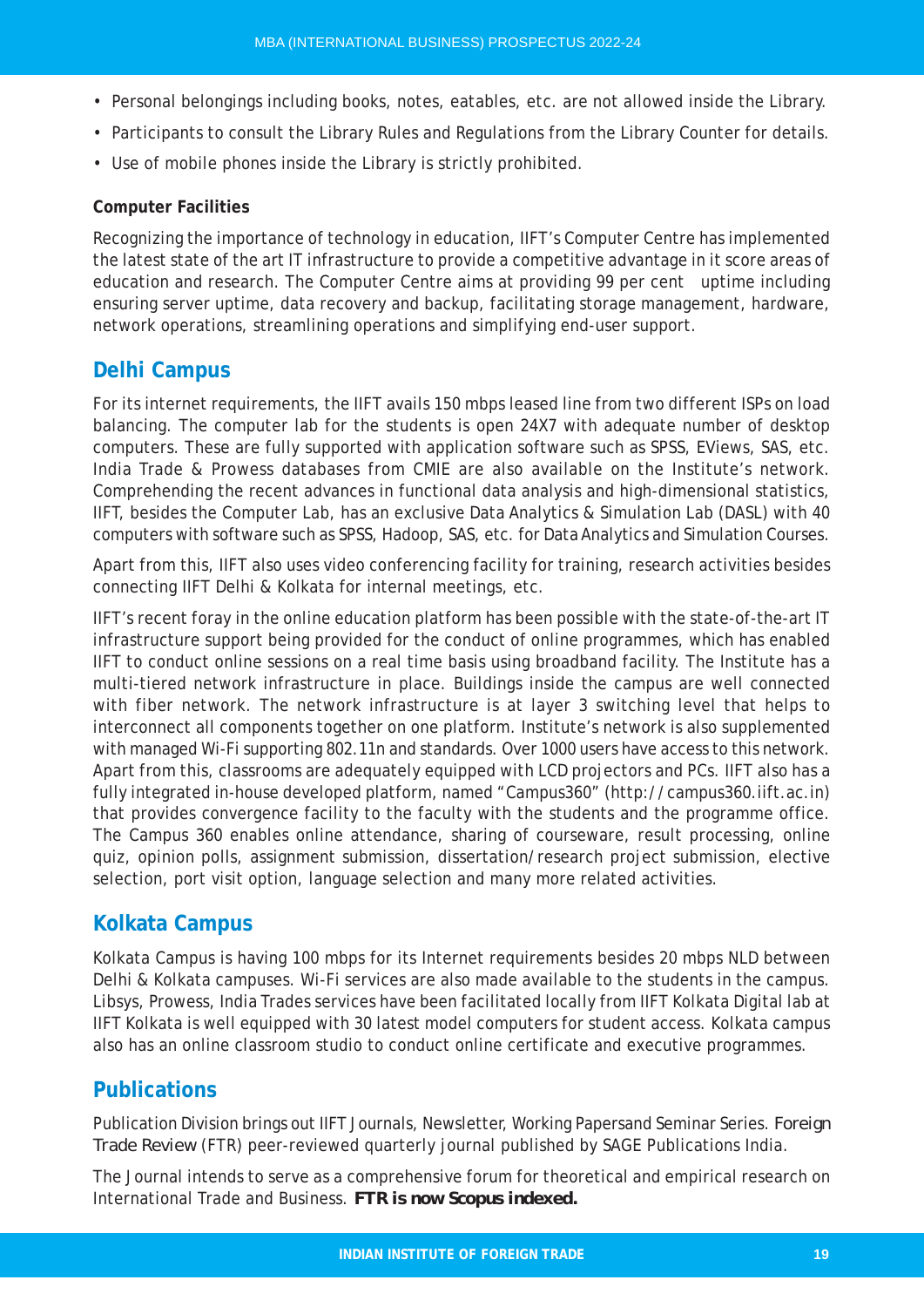*FOCUSWTO.IB*, another peer-reviewed quarterly Journal published by the Institute. Objective of this interdisciplinary *FOCUSWTO.IB* is to encourage applications of conceptual ideas, research methods in international business and management. The papers are published on-line and uploaded on IIFT website (http://focuswtoib.iift.ac.in). *FOCUSWTO.IB is now ICI (Indian Citation Index) indexed.*

In addition, Publication Division also publishes in-house quarterly Newsletter and hosts Working Papers and conducts Seminar/Webinar Series.

# **Scholarship Schemes**

The Institute operates Need Based Scholarship Scheme under which it pays interest subsidy on Educational Loan for 27 months from the time the loan in taken from a Bank. Any student who has taken the loan and whose family income is less than  $\bar{c}6.50$  lakh per year can apply under this scholarship. Depending upon the fee and other expenses the amount of educational loan is revised every year.

Ministry of Social Justice & Empowerment and Ministry of Tribal Affairs have introduced a liberal scholarship scheme called "Central Sector Scholarship Scheme of Top Class Education for SC/ST Students". Four SC students and four ST students, who secure admission in the Institute's twoyear full time MBA (International Business) are awarded scholarship by the Ministry of Social Justice & Empowerment and Ministry of Tribal Affairs, respectively. The scholarship provides for (i) full tuition fee and non-refundable charges; (ii) living expenses  $\mathcal{Q}$  (220/- per month subject of actuals; and (iii) books and stationery  $\mathcal{Q}$  ₹3,000/- per annum subject to actuals

The elegibility conditions are as follows:

- The total family income of the student from all sources should not exceed  $@F_6.50$  lakh perannum.
- The scholarship will be terminated if the student fails to pass the final examination of each year or any terminal examination.

Exim Bank had instituted a scholarship for reserved category (SC/ST) students at IIFT in 1985. The amount of scholarship that is given to the topper among the reserved category (SC/ST) students in IIFT, is equivalent to the tuition fees paid by the reserved category student in the first year of the two-year Full-Time MBA Programme in International Business, subject to a ceiling of  $\bar{z}3.5$ Lakh.

**The Institute retains the right to add or delete any scholarship scheme or change the existing clause(s) as and when required.**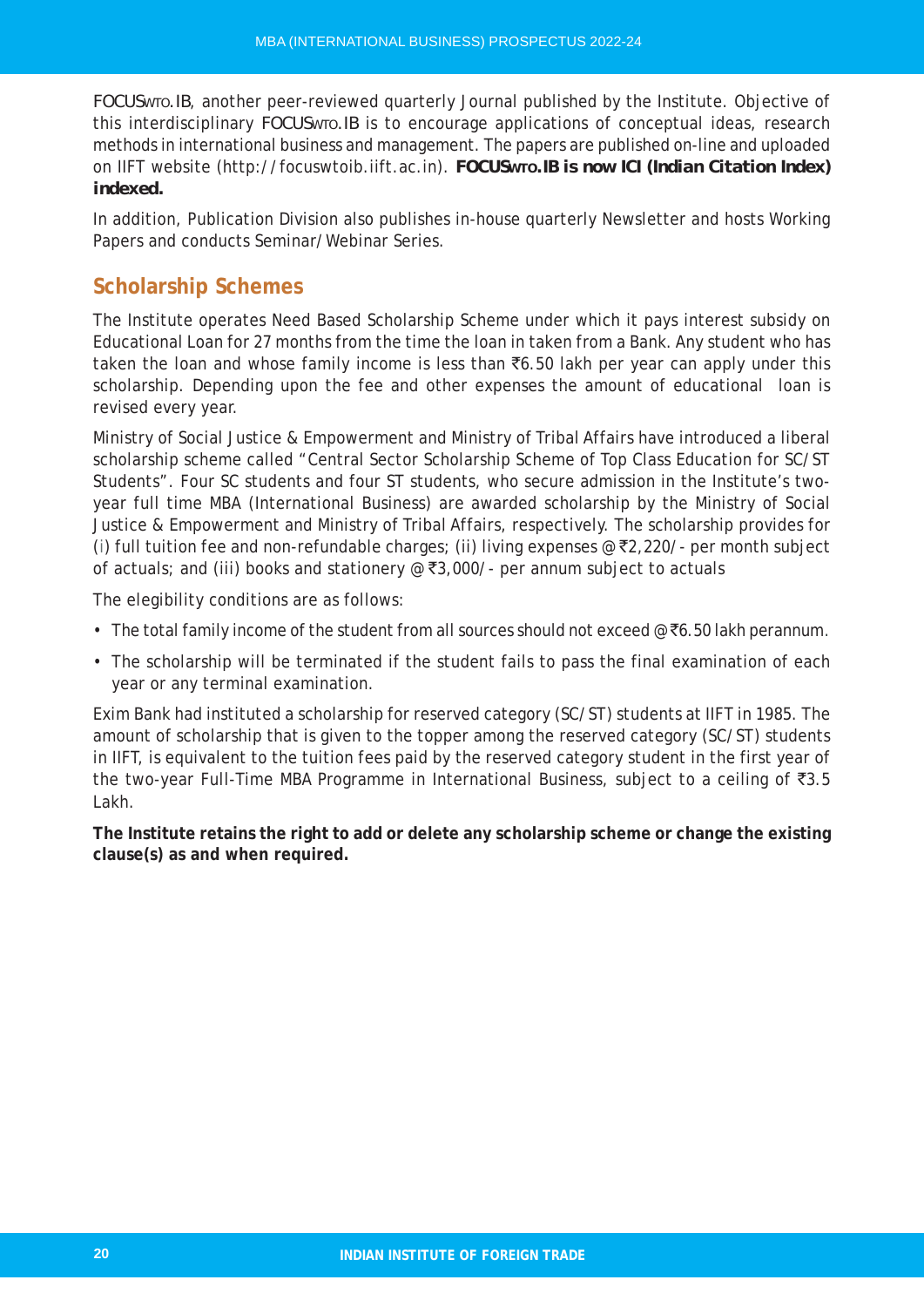# **FEE STRUCTURE**

# **Fee**

The annual tuition fee payable by each participant for the MBA (IB) batch 2021-23 was  $\bar{\mathcal{R}}$ 8,85,000/which has to be paid in three installments. There are other charges of  $\text{\texttt{32,500/-}}$  for first year and `22,500 in the second year for computer facility, internet, library, alumni charges and IMF (student body). **The students of SC, ST and PWD category are given 50% concession in tuition fee only.**

**Foreign Nationals and NRI Students** will pay the annual tuition fee along with other charges in a single installment at the time of admission in the first year and by the start of second year. The fee for the 2021-23 batch under this category is US\$30,000 per year and other charges of  $\overline{5}32,500/$ - for first year and  $\overline{(}22,500/-$  in the second year.

**THE EXACT AMOUNT OF TUITION FEE AND OTHER CHARGES, APPLICABLE FOR MBA(IB) 2022-24 BATCH WILL BE INFORMED TO THE STUDENTS AT THE TIME OF SENDING THE OFFER LETTERS.**

# **Refund of Fee**

### **(Applicable to all categories of candidates)**

**1. If a student opts to withdraw from the programme, the institute shall follow the guidelines issued by GoI /UGC from time to time for refund of fee.**

# **Hostel Fee**

MBA (IB) is a residential programme and all the students are required to stay in the hostel. In Delhi, the students are allotted accommodation on double/triple occupancy basis atthe sole discretion of the Institute. The hostel rent for the 2021-23 batch is  $\bar{z}53,400/$ - per student per annum on triple occupancy basis and  $\overline{5}7,000/$ - on double occupancy basis.

In Kolkata, the students are allotted accommodation on single or double occupancy basis according to availability. The present hostel rent is  $\overline{5}57,000/-$  p.a. for single occupancy and  $\overline{5}42,750/-$  p.a. for double occupancy which is subject to revision from time to time. The hostel rent is payable in advance on yearly basis. The Institute may review its existing policy of providing hostel on single occupancy basis to students in view of higher intake expected. **The Institute may review its existing policy of providing hostel on single occupancy basis to students in view of higher intake expected. Hostel fee, as determined by the Institute, will be payable.**

**Hostel fee, as per rooms has to be submitted at the time of joining the Institute. Details for deposit of fee will be shared at the time of joining of the Institute.**

A refundable security deposit of `5,000/- is also payable. **The hostel rent and the security deposit are subject to revision at the discretion of the Institute.** Boarding arrangements are available in the hostel. The charges are decided by the Students Mess Committee and the Caterer.

Even while, MBA 2022-24 is a designated residential programme, yet allotment of hostels to the students shall be subject to situation of Covid 19 pandemic prevailing at the time of offer of admission and further guidelines issued by Govt of India / State Govt. concerned/other competent authority during the period. The hostel fee may be reviewed by the Institute.

# **Insurance Cover for Students**

The Medical Insurance will be compulsory for all full time students of the programme. The requisite details viz. sum assured, premium, etc. will be intimated in offer letter of admission.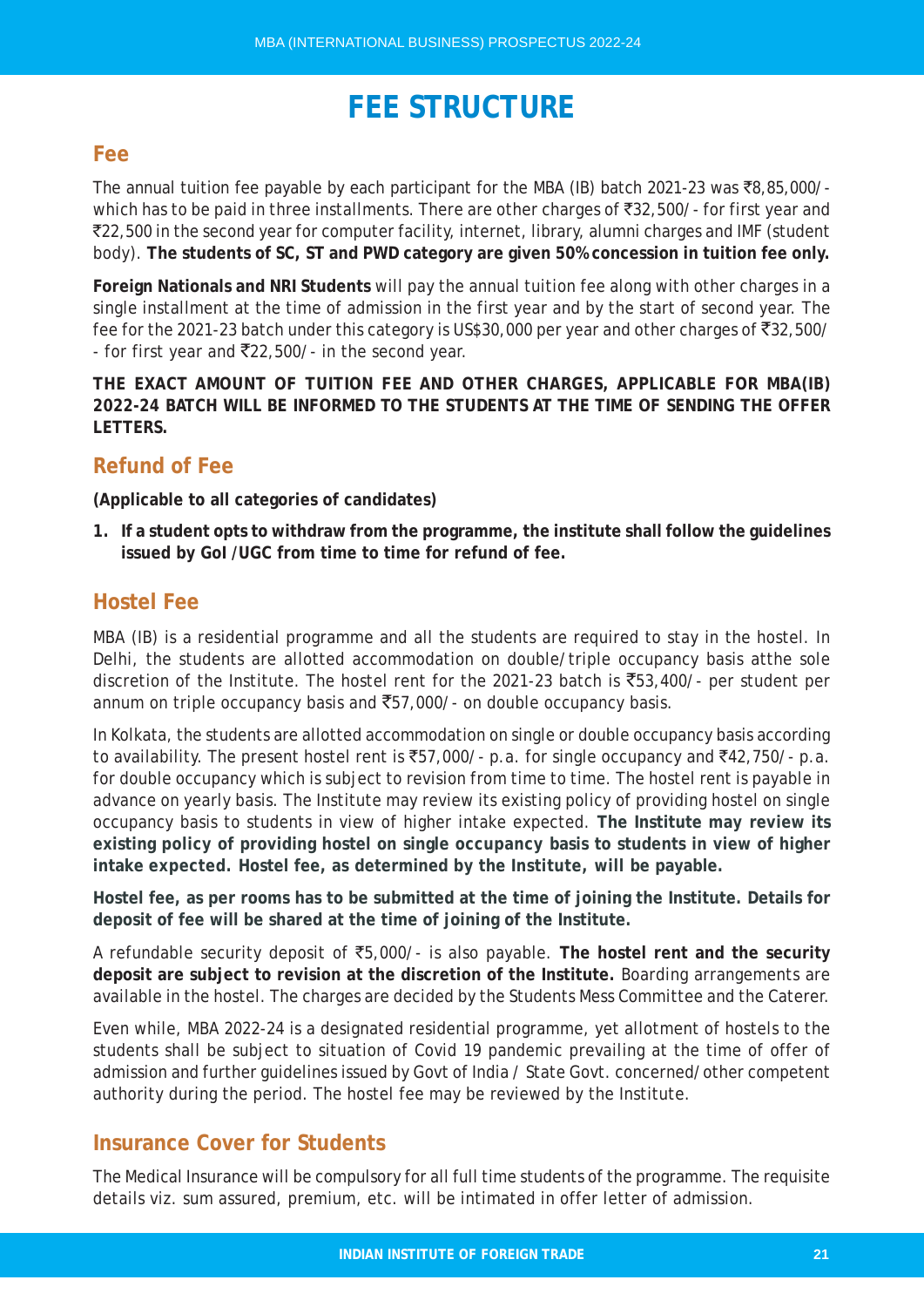# **ADMISSION PROCEDURE**

# **For General / Reserved Category Candidates**

### **Eligibility**

- Recognized Bachelor's degree of minimum 3 years' duration in any disciplines with minimum 50% marks [45% in case of the candidates belonging to Scheduled Caste (SC), Scheduled Tribe (ST) and Persons with Disability (PWD) categories]
- Candidates appearing for a qualifying examination can also apply subject to submission of proof of requisite qualification by 7<sup>th</sup> October 2022.
- No age limit.

Admission of the candidate who joins the programme on provisional basis but fails to obtain minimum percentage in the Bachelor's degree examination will be automatically cancelled forthwith. Such candidate should immediately inform the Institute on declaration of his/her results. Admission of candidates who do not inform the Institute of such a situation will automatically stand cancelled on  $7<sup>th</sup>$  October 2022. No request for extension of time for reevaluation, etc. will be entertained.

### **Pattern of Computer Based Test**

The Computer Based Online Test is multiple choice objective type (in English) of 120 minutes. It generally consists of questions covering Quantitative Analysis, Reading Comprehension and Verbal Ability, Data Interpretation and Logical Reasoning, General Awareness.

### **Mode of Admission**

- The process indicated below will be applicable equally for admission to Delhi, Kolkata and Kakinada (subject to approval of UGC) Campuses.
- On the basis of Computer Based Test, Group Discussion/Extempore, Writing Skills Assessment and Interview.
- Those candidates shortlisted from the computer based test, will be called for Writing Skills Assessment, Group Discussion and Interview to be held in February/March 2022 at Ahmedabad, Bengaluru, Chennai, Delhi, Hyderabad, Kolkata, Lucknow and Mumbai. The Institute reserves the right to add/delete any centre, if required.
- Selection criteria for shortlisting of candidates for GD/PI and final selection to MBA(IB) Programme at IIFT is available on IIFT website i.e. www.iift.edu

### **Admit Cards**

The Admit Cards can be downloaded from NTA's website (https://iift.nta.nic.in). With a print out of the Admit Card, the candidate should reach the venue of the Exam Centre on **05.12.2021** with original, valid and non-expired – PAN card / Driving License / Voter ID/ Passport / Aadhar Card (With photograph) (Any one).

### **How to Apply**

Please visit NTA website (https://iift.nta.nic.in) and fill Online Application Form as per detail given in Information Bulletin of IIFT's MBA(IB) 2022-24 Programme.

Application fee is `**2,500/- (**`**1,000/- for SC/ST/PWD candidates) which includes application screening and Entrance Test Fee. For NRI/Foreign Nationals candidates, application fee is US\$200 or ₹15,000/-.** Application fee once paid will not be refunded.

**SC/ST/PWD/OBC-NCL/General-EWS/Kashmiri Migrants candidates have to upload the requisite category certificate, as applicable in central government Institute's with the Application Form.(Category once filled by the candidate in his/her online application form, will not be changed under any circumstances).**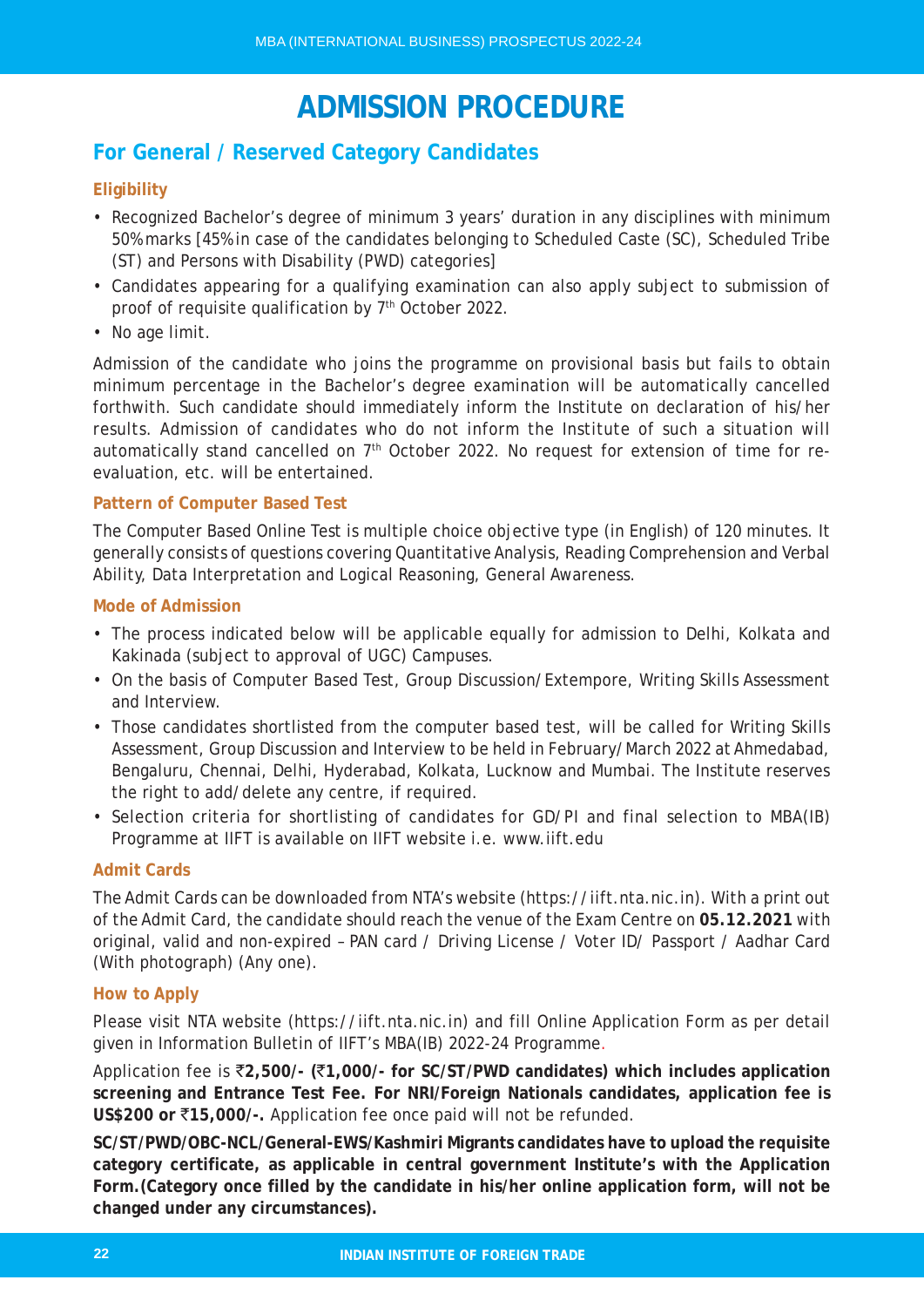# **(For Foreign Nationals/NRI Candidates)**

### **Eligibility**

- Recognized Bachelor's degree of minimum 3 years' duration with minimum 50% marks.
- Candidates appearing for a qualifying examination can also apply subject to submission of proof of requisite qualification by 7<sup>th</sup> October 2022.
- In order to qualify as an international candidate for the purpose of applying to IIFT entrance exam, a candidate should have been (expected to be) resident outside India for a period of not less than 18 months as on 31st December 2021 and be outside India during the IIFT examination window. The Indian nationals who are living, working, studying abroad should produce with application a certificate from the Indian Embassy/ High Commission /Consulate of the country where the candidate is currently based, stating that the candidate has been resident in that country continuously for a period of not less than 18 months as on 31<sup>st</sup> December 2021.
- Foreign Nationals need to have a valid passport/travel document from a country other than India. The Foreign Nationals who are present in India at the time of IIFT entrance test are required to take thesame.
- The candidate should produce Graduate Management Aptitude Test (GMAT) score which should be received by the Institute latest by 15<sup>th</sup> March 2022. GMAT taken before 1<sup>st</sup> January 2020 is not valid.
- If the candidate has appeared for any MBA entrance examination for that year in India (2021) such as CAT /XAT /IIFT, etc., he /she is not eligible to apply. Candidates are required to give the undertaking for thesame.
- **NRI-Sponsored candidates and Children of NRIs are not considered under this category.**

#### **Mode ofAdmission**

- The admission of candidates under this category is on the basis of GMAT score and personal interview.
- Short listed candidate would be required to undergo a Personal Interview at IIFT campus. Candidates called for this will have to make their own travel arrangements. In case they are not able to be physically present, they would be interviewed through online mode.

#### **Documents to be submitted along with Application Form**

- 1. Filled in CV Form.
- 2. Copy of latest GMAT score certificate.
- 3. Attested copy of all academic mark-sheets/certificates (Class X, XII & Graduation).
- 4. Copy of all Passport pages having official entries.
- 5. An undertaking that the candidate has not appeared for any MBA entrance examination for that year (2021) such as CAT/XAT/IIFT, etc.
- 6. Two letters of recommendation. Preferably, one of these should be written by a current supervisor or manager. The second one should be from someone who is in a position to evaluate the applicant's professional performance as well as his/her managerial and leadership potential. No letter of recommendation should be written by immediate family members, e.g. parents, grandparents, siblings and spouse.
- 7. The Indian nationals who are living, working, studying abroad should produce with application a certificate from the Indian Embassy / High Commission / Consulate of the country where the candidate is currently based, stated that the candidate has been resident in that country continuously for a period of not less than 18 months as on 31<sup>st</sup> December 2021.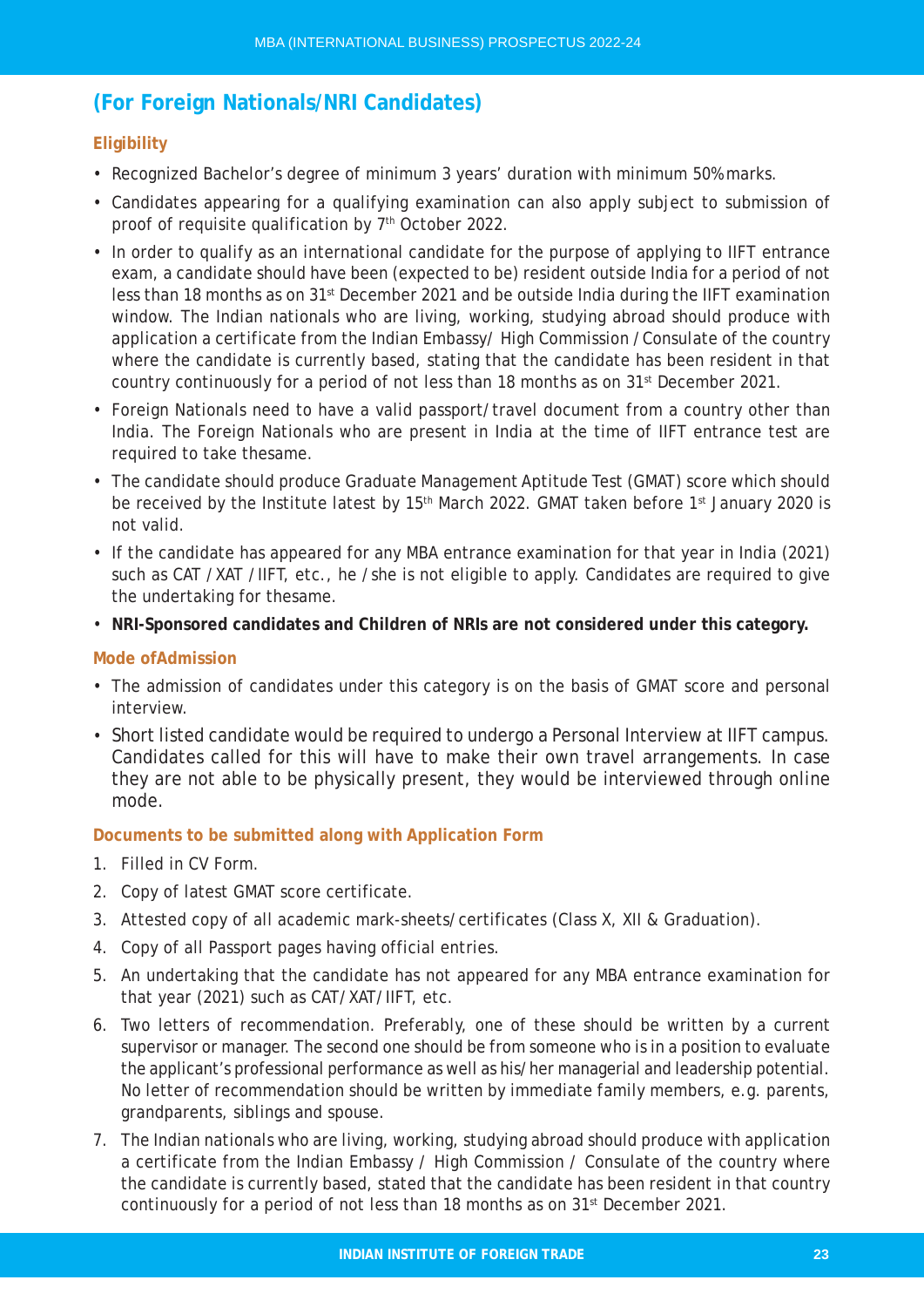# **IMPORTANT INFORMATION**

**In case of any problem in registration process, the candidates can contact to National Testing Agency (NTA) on Tel. No.** 011-40759000 **and E-mail:** iiftmba-ib@nta.ac.in**. They must indicate their Application No. / Registration No. in their communications to NTA. However, after declaration of result of Computer Based Test, candidates have to contact to IIFT only on**

**011-39147213 (Direct) / 011-39147200 – 205 (PBX) or e-mail on admission@iift.edu**

- There are 258 seats in Delhi Campus and 253 seats in Kolkata Campus. Seats are reserved as per prescribed categories as per Government of India's norms. The reservations are subject to candidates meeting the admission requirements of the Institute under this category.
- Application fee, once paid, will not be refunded.
- Applications of Foreign Nationals under Self-financing Scheme should be routed through the Ministry of External Affairs/Ministry of Human Resource Development, Government of India and should be received by the Institute latest by **15th March 2022**. They must send a copy of their valid GMAT score with the application.
- Candidates are advised to communicate the application Number in all correspondence with NTA.
- All disputes would be subject to the jurisdiction of Delhi Courts only.

**INCOMPLETE APPLICATIONS IN ANY MANNER SHALL BE SUMMARILY REJECTED.**

# **Ban on Ragging in IIFT**

### **"RAGGING IS PROHIBITED AS PER THE DECISION OF THE SUPREME COURT OF INDIA IN WRIT PETITION NO. (C)656/1998"**

As per the order of the Hon'ble Supreme Court dated 4.5.2001, ragging is banned in the Institute and anyone found indulging in ragging is likely to be punished appropriately which may include expulsion from the Institute. The students who may be selected and opt to join the programme will be required to submit two affidavits as per the format given by UGC in their website www.ugc.nic.in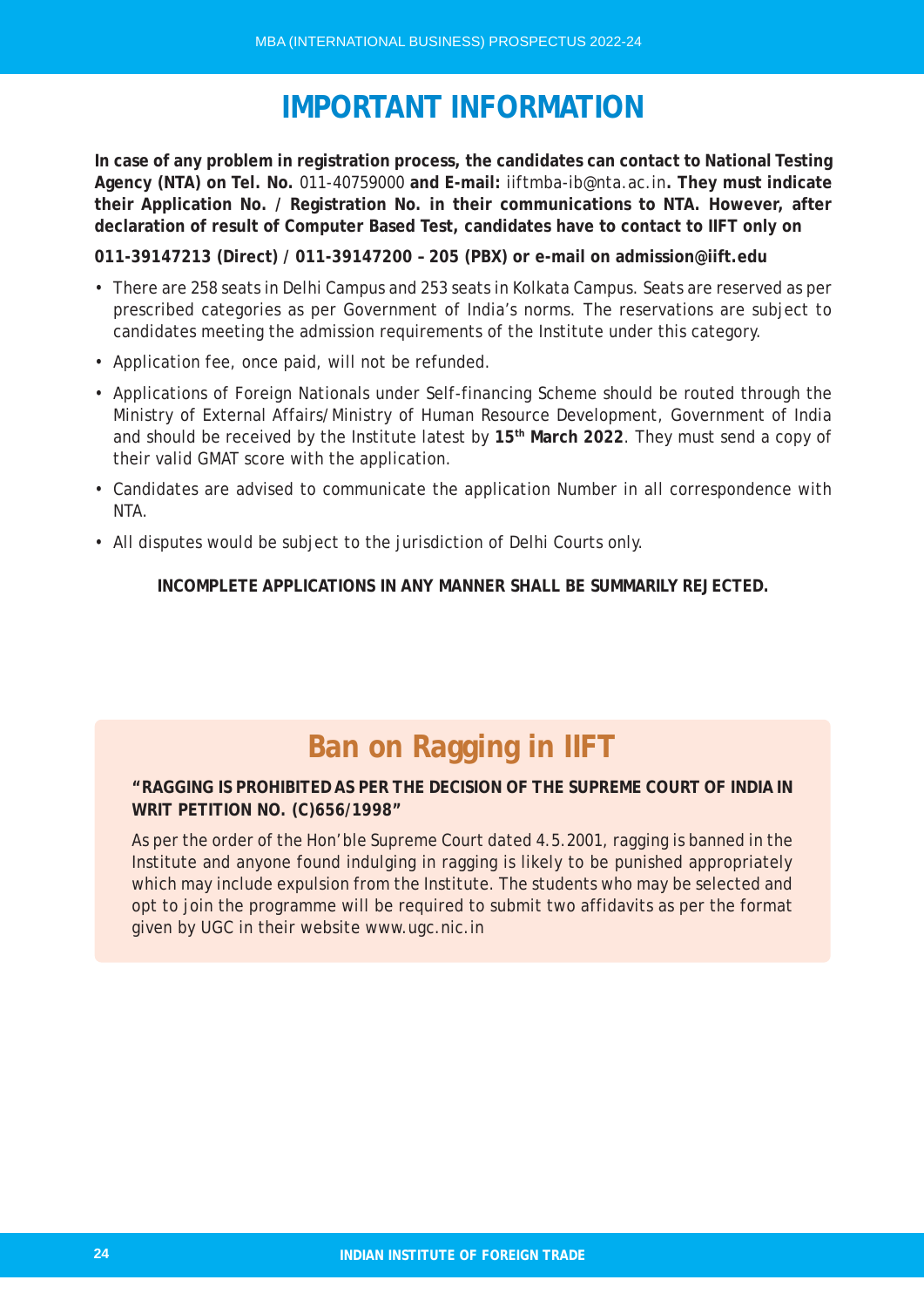# **FACULTY & ADMINISTRATION**

#### **VICE-CHANCELLOR**

Prof. Manoj Pant (Vice-Chancellor and Professor Economics)

#### **FACULTY**

**Dean** Rakesh Mohan Joshi

**Head, Kolkata Centre** K. Rangarajan

**Distinguished Professor** Sugata Marjit

#### **Professors**

Abhijit Das Biswajit Nag Gautam Kumar Dutta Jayanta Kumar Seal James J. Nedumpara Mukesh Bhatnagar Murali Kallummal Nitin Seth Niti Nandini Chatnani Om Prakash Wali Prabir K. Das Pooja Lakhanpal Radhika Prosad Datta Ram Singh Ravi Shanker (on re-employment) Ram Upendra Das Ranajoy Bhattacharyya Rajendra Prasad Sharma Rohit Mehtani Saikat Banerjee Satinder Bhatia Sanjay Rastogi SheebaKapil Saswati Tripathi D. Sunitha Raju M. Venkatesan V.R. Saradhi Deepankar Sinha Vijaya Katti (on re-employment)

#### **Associate Professors**

Ashim Raj Singla Basanta K. Sahu Bibek Ray Chaudhuri Debashis Chakraborty Jaydeep Mukherjee Pralok Gupta Sachin Kumar Sharma Shailja Singh Sweta Srivastava Malla Jacqueline Symss Himani Gupta Triptendu Prakash Ghosh

**Assistant Professors**

Ankit Kesharwani Areej Aftab Siddiqui A.K. Srustidhar Chand Arunima Rana Ashish Gupta Anchal Arora Anirban Biswas Divya Tuteja Ginni Chawla Kavita Wadhwa Neha Jain Oindrilla Dey Papiya Ghosh Parul Singh Pratik Maheshwari Preeti Tak Priyanka Jayaswal Satwik Shekhar Shiny Pradeep Sonu Verma Swati Shukla Singh Sugandha Huria Tamanna Chaturvedi Tuheena Mukherjee Taufiq Azaz Bharat Kumar Chillakuri Sanghita Mondal Naman Sharma

#### **ADMINISTRATION**

**Registrar** P.K. Gupta

**Deputy Registrars** Gaurav Gulati Bhuwan Chandra

**Deputy Finance Officer** Pitambar Behera

**Sr. Administrative Officer** P. Sakthivel

**Assistant Finance Officer** Deepa P.G.

**Administrative Officer** A.K. Lahiri (CWS)

**Assistant Registrars** Meenakshi Saxena Nalini Meshram

**Section Officers** Anil Kumar Meena Dwaipayan Ash Gaurav Gupta Jitender Saxena Karun Duggal Kavita Sharma Lalita Gupta Mohini Madaan Rakesh Kumar Ojha Sumita Marwaha

**Accounts Officer** Shahid Anwar

**Hindi Officer** Rajender Prasad

#### **SUPPORTING STAFF**

**Systems Manager** Bimal Kumar Panda

**Asstt. Systems Manager** S. Balasubramanian

**Computer Programmer** Neha Vinayak

**Institute Engineer** R.K. Gupta

**Assistant Librarians** Amita Anand Nirmala